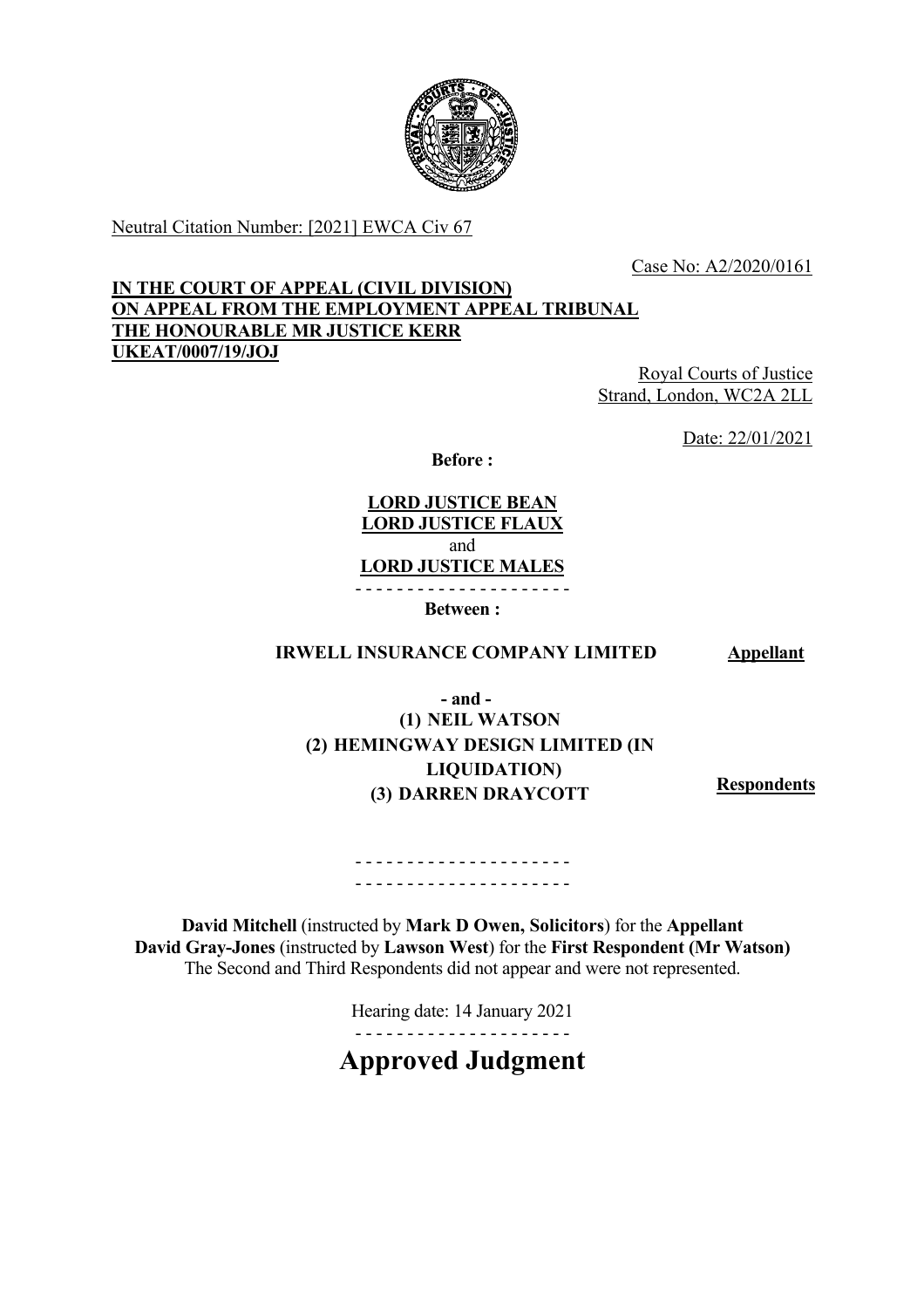## **Lord Justice Bean :**

#### *Introduction*

- 1. Neil Watson, the Claimant, was employed by Hemingway Design Limited as a Product Administrator between 2011 and 2017. In April 2017 Mr Watson brought claims against Hemingway in the Leicester Employment Tribunal (ET) of unfair dismissal and disability discrimination. The disability discrimination claim was also made against Mr Draycott, the former Managing Director of Hemingway.
- 2. In December 2017, Hemingway entered a creditors' voluntary liquidation: we were told that the company has now been dissolved.
- 3. Hemingway had taken out a policy with Irwell Insurance Company Limited insuring it against awards arising from successful claims brought against it by employees in ET proceedings. The policy was subject to an exclusion requiring that Hemingway should take advice from Peninsula Business Services Limited, its employment law advisors, promptly before any action was taken against an employee, or as soon as matters became known, and that Peninsula's advice should be followed. The relevant clause provided that failure to comply with this condition voided the policy.
- 4. In July 2017, Irwell notified Hemingway that, because it had not taken advice from Peninsula in relation to the matters about which the Claimant complained, any award to the Claimant would not be covered under the terms of the policy.
- 5. In January 2018, Mr Watson applied to join Irwell as third Respondent to his claims before the ET, contending that any liability on the part of Hemingway had transferred to Irwell upon the former's liquidation, in accordance with the Third Parties (Rights against Insurers) Act 2010 ("the 2010 Act"). Irwell's Response contended that the question as to whether Irwell should or should not provide cover was a matter of interpretation and construction of the insurance contract between it and Hemingway; it was not a matter falling within the jurisdiction of the ET.
- 6. By a reserved judgment and reasons dated 4 September 2018 EJ Ahmed stayed the proceedings pending determination in the ordinary courts of whether Irwell was liable to the Claimant under the 2010 Act.
- 7. The claimant appealed. His appeal was allowed by the EAT (Kerr J, sitting alone) in a judgment of 16 December 2019. By order of Lewison LJ dated 11 June 2020 permission was granted to appeal to this court.

## *Legislative background*

8. Prior to the enactment of the Third Parties (Rights Against Insurers) Act 1930 ("the 1930 Act") the right of a person or company to be indemnified under a contract of insurance against claims made against him by a third party whom he had injured (physically or otherwise) was personal. If the insured became bankrupt or, being a company, went into liquidation, the insurance money became part of the general assets distributable among creditors, and if the injured person had not already obtained judgment and levied execution in respect of any claim for damages, his only right was to prove in the bankruptcy or winding-up.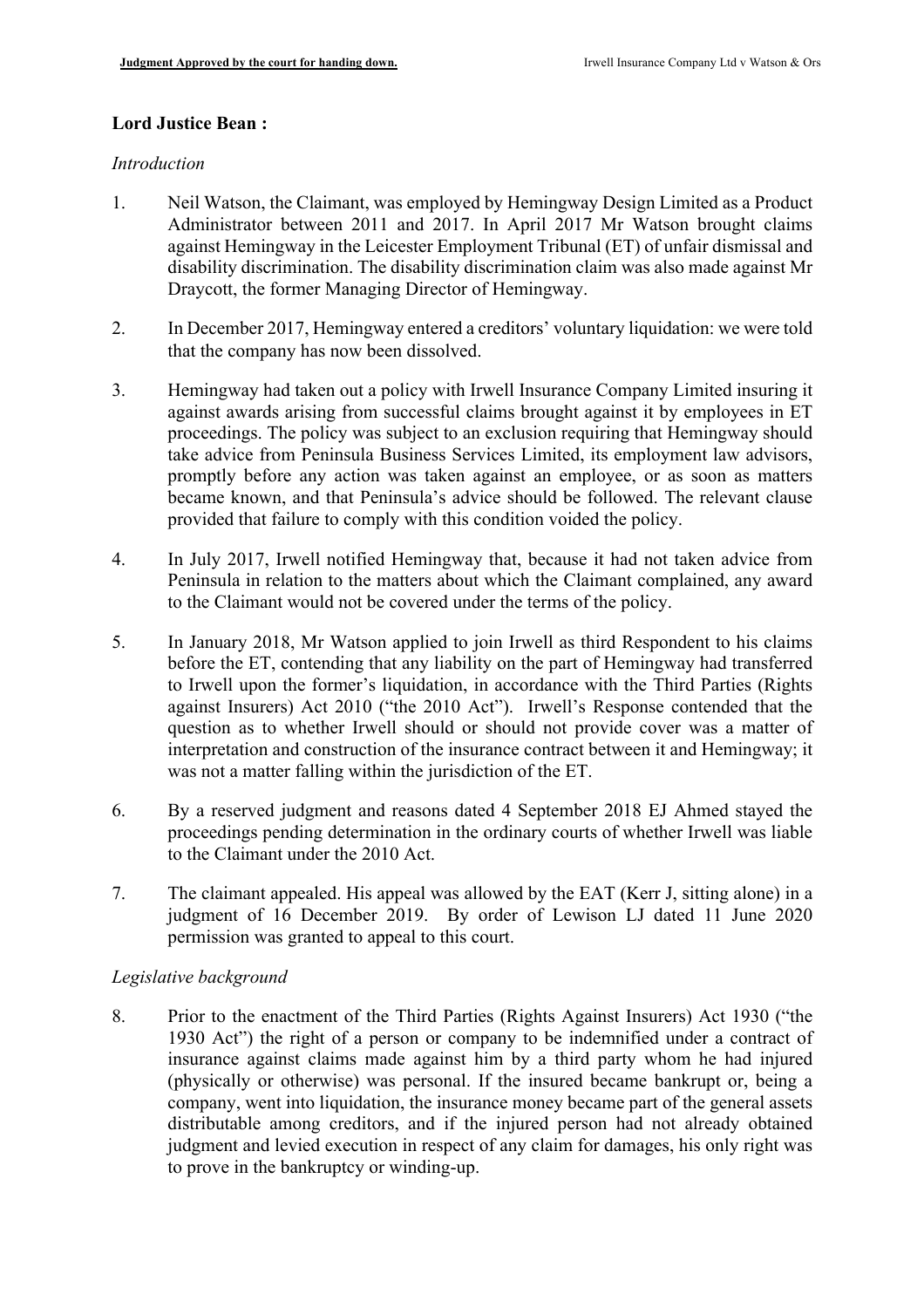- 9. The position under common law was reversed by the 1930 Act, s 1 of which effected a statutory assignment of the rights of the insured to the injured third party. Mr David Mitchell, for Irwell, was no doubt right to say that this measure was intended to supplement the compulsory motor insurance regime introduced by the Road Traffic Act 1930.
- 10. A claim under the 1930 Act, even where the third party's claim against the insured was for damages in respect of personal injuries, was not itself a claim for such damages. It was a claim for indemnity under a contract of insurance of which the third party was the statutory assignee.
- 11. Under the 1930 Act the third party had to establish and quantify the insured's liability and then show that the insured was insolvent, as a precondition to bringing an action against the insurer under the policy. An immediate action against the insurer pending the determination of the insured's liability was not possible (*Post Office v Norwich Union Fire Insurance Society* [1967] 2 Q.B. 363, approved by the House of Lords in *Bradley v Eagle Star Insurance Co Ltd* [1989] A.C. 957). In the case of an insured which was a dissolved company this required an application to restore the company to the register.
- 12. In 1998 the English and Scottish Law Commissions published a consultation paper on the operation of the 1930 Act. This was followed by the publication by the Law Commissions, in July 2001, of a final Report and draft Bill. Following the publication of the draft Bill, it lay dormant for nine years, before being presented to Parliament in November 2009. It passed both Houses of Parliament without amendment and became the 2010 Act. It was not brought into force until 1 August 2016.
- 13. The 2010 Act retains the basic principle of the 1930 Act, allowing a third party to recover from the insurer in the event of the insured's insolvency, but it introduced a number of significant changes. The most important of these was aptly described by Mr Mitchell in his skeleton argument as providing "a single stage whereby if the insured has become insolvent the third party can bring a single action against the insured and his liability insurer, rather than bringing an action against the insured and then seeking to enforce it in separate proceedings against the insurer. This removes the need under the 1930 Act for a struck off company to be revived so that it can be sued. It also allows the court to resolve coverage questions as preliminary issues so that, if there is no coverage, a costly trial on the insured's liability can be avoided."
- 14. Sections 1 and 2 of the 2010 Act provide as follows:

## "1. **Rights against insurer of insolvent person etc**

(1) This section applies if—

(a) a relevant person incurs a liability against which that person is insured under a contract of insurance, or

(b) a person who is subject to such a liability becomes a relevant person.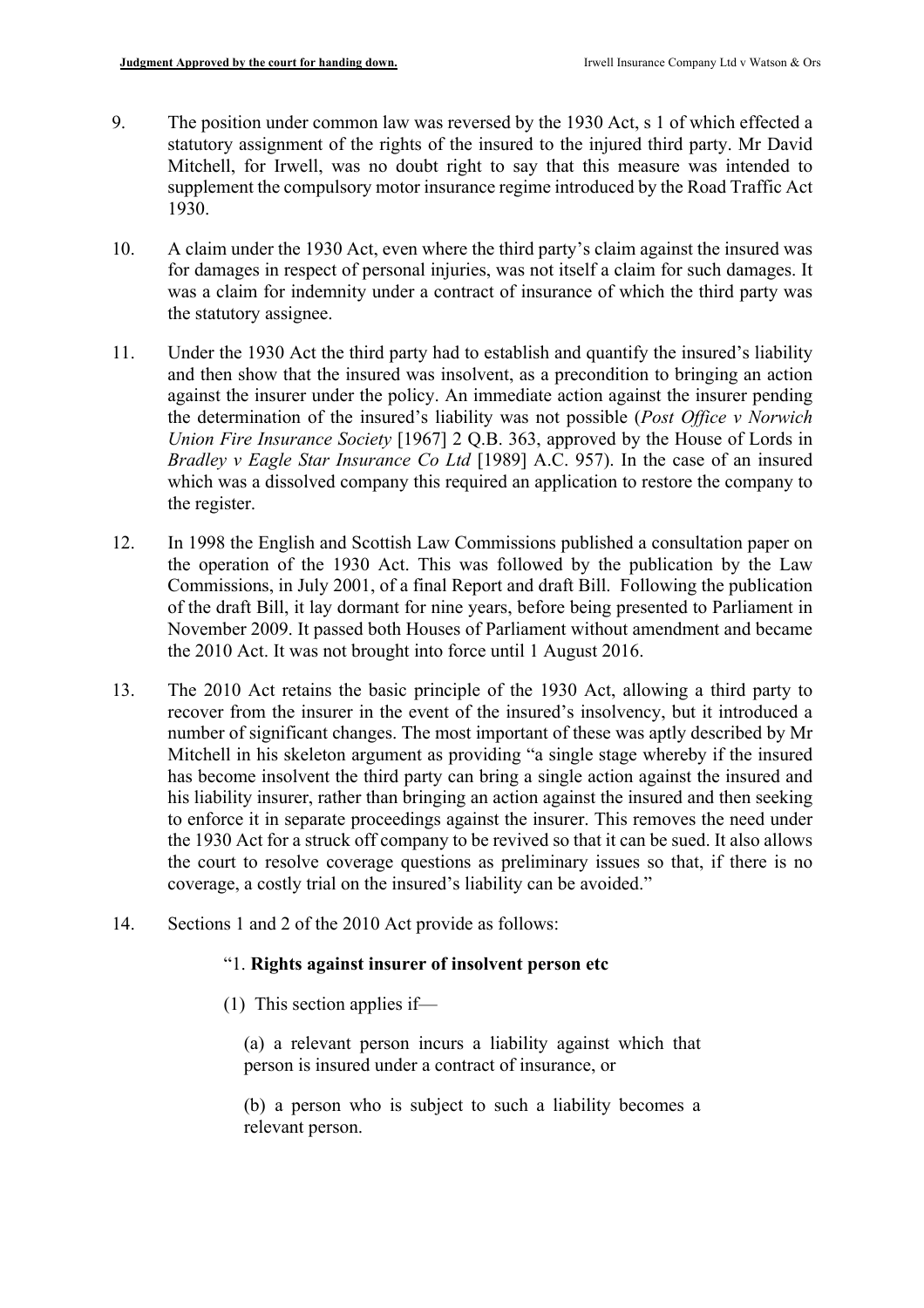(2) The rights of the relevant person under the contract against the insurer in respect of the liability are transferred to and vest in the person to whom the liability is or was incurred (the "third party").

(3) The third party may bring proceedings to enforce the rights against the insurer without having established the relevant person's liability; but the third party may not enforce those rights without having established that liability.

(4) For the purposes of this Act, a liability is established only if its existence and amount are established; and, for that purpose, "establish" means establish—

(a) by virtue of a declaration under section 2 or a declarator under section 3,

- (b) by a judgment or decree,
- (c) by an award in arbitral proceedings or by an arbitration, or
- (d) by an enforceable agreement.
- $(5)$  In this Act—

(a) references to an "insured" are to a person who incurs or who is subject to a liability to a third party against which that person is insured under a contract of insurance;

(b) references to a "relevant person" are to a person within sections 4 to 7[ (and see also paragraph 1A of Schedule 3)];

(c) references to a "third party" are to be construed in accordance with subsection (2);

(d) references to "transferred rights" are to rights under a contract of insurance which are transferred under this section.

## 2. **Establishing liability in England and Wales and Northern Ireland**

(1) This section applies where a person  $(P)$ —

(a) claims to have rights under a contract of insurance by virtue of a transfer under section 1, but

(b) has not yet established the insured's liability which is insured under that contract.

(2) P may bring proceedings against the insurer for either or both of the following—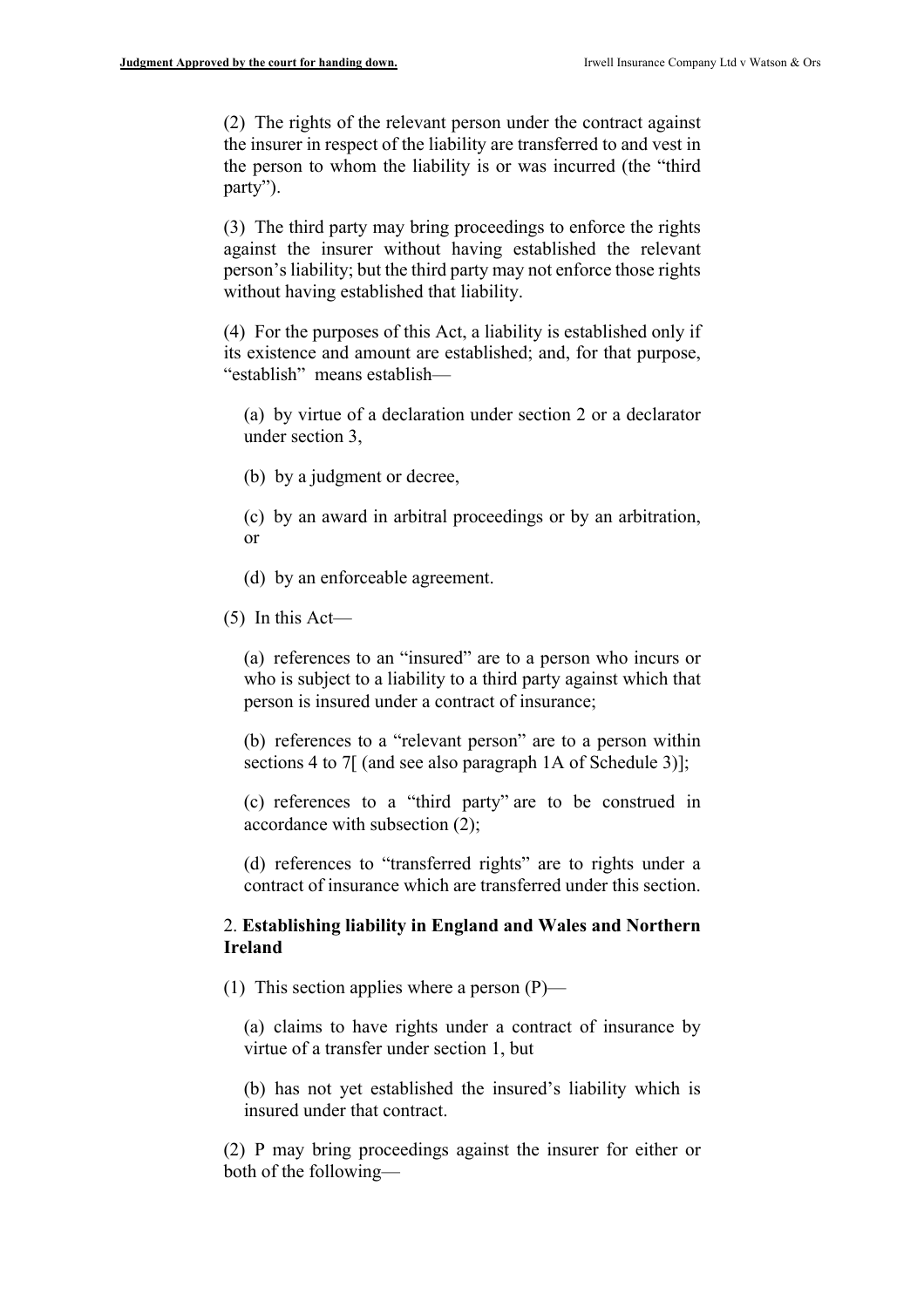- (a) a declaration as to the insured's liability to P;
- (b) a declaration as to the insurer's potential liability to P.

(3) In such proceedings P is entitled, subject to any defence on which the insurer may rely, to a declaration under subsection (2)(a) or (b) on proof of the insured's liability to P or (as the case may be) the insurer's potential liability to P.

(4) Where proceedings are brought under subsection (2)(a) the insurer may rely on any defence on which the insured could rely if those proceedings were proceedings brought against the insured in respect of the insured's liability to P.

(5) Subsection (4) is subject to section 12(1).

(6) Where the court makes a declaration under this section, the effect of which is that the insurer is liable to P, the court may give the appropriate judgment against the insurer.

(7) Where a person applying for a declaration under subsection (2)(b) is entitled or required, by virtue of the contract of insurance, to do so in arbitral proceedings, that person may also apply in the same proceedings for a declaration under subsection  $(2)(a)$ .

(8) In the application of this section to arbitral proceedings, subsection (6) is to be read as if "tribunal" were substituted for "court" and "make the appropriate award" for "give the appropriate judgment".

(9) When bringing proceedings under subsection (2)(a), P may also make the insured a defendant to those proceedings.

(10) If (but only if) the insured is a defendant to proceedings under this section (whether by virtue of subsection (9) or otherwise), a declaration under subsection (2) binds the insured as well as the insurer.

(11) In this section, references to the insurer's potential liability to P are references to the insurer's liability in respect of the insured's liability to P, if established."

- 15. Section 3 sets out provisions for establishing liability in Scotland. These broadly reproduce the provisions of s 2 relating to England and Wales and Northern Ireland except that there is no equivalent to  $s$  2(3): the Explanatory Notes state that this is because in Scots law a declarator is not a discretionary remedy. Section 3(5) is equivalent to s 2(6) but since its wording formed part of Mr Mitchell's arguments I will return to it later in this judgment.
- 16. There is no mention of ETs in the 2010 Act.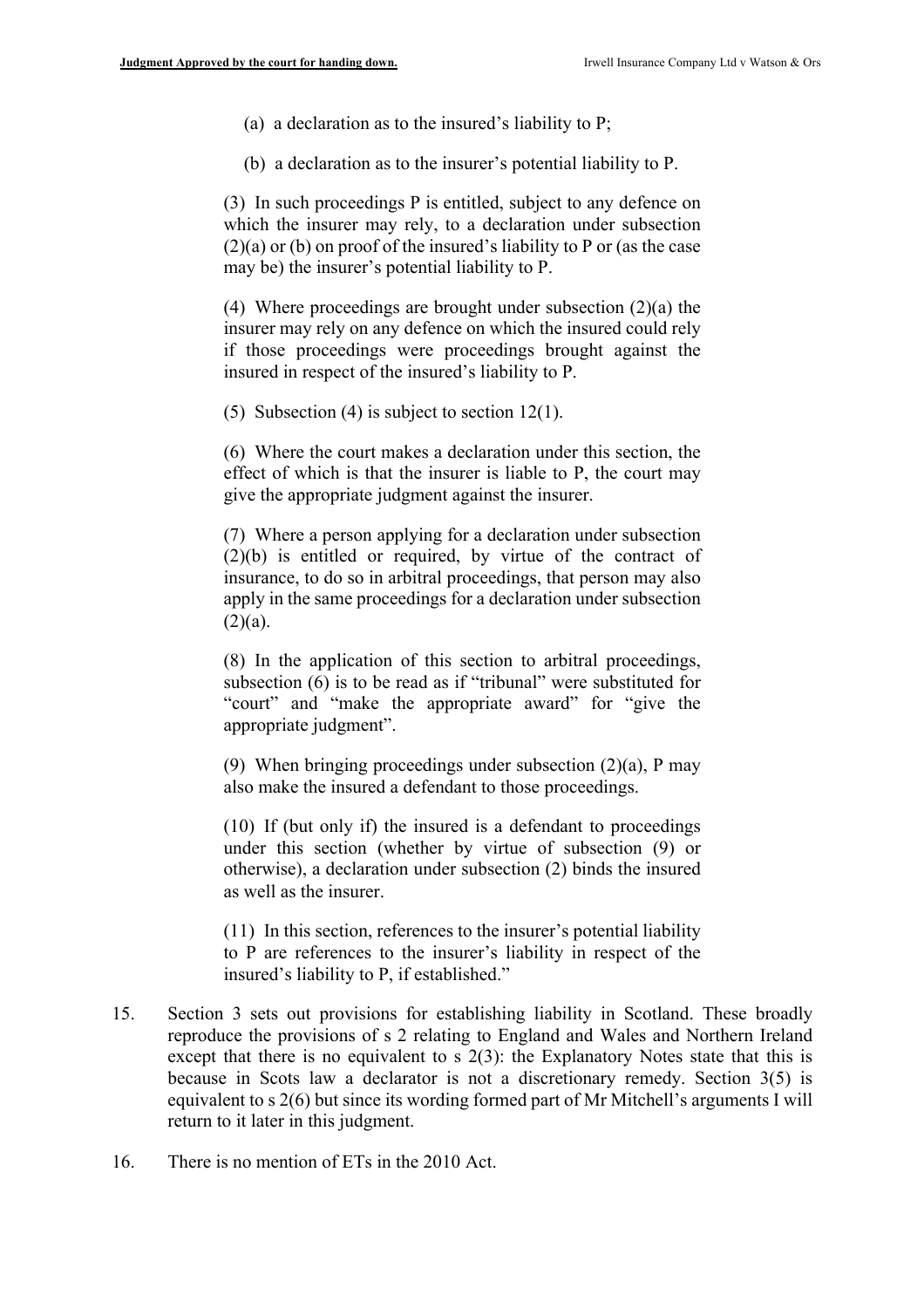# *The jurisdiction of employment tribunals*

17. Unlike the High Court, ETs have no inherent jurisdiction. They exercise jurisdiction only in cases where statute confers it. ETs have exclusive jurisdiction in many areas, including unfair dismissal and discrimination in the course of employment. ETs also have concurrent jurisdiction with civil courts in respect of equal pay claims and certain contractual claims brought under Employment Tribunals Extension of Jurisdiction (England & Wales) Order 1994 (SI 1994/1623) and the Scottish equivalent (SI 1994/1624). Claims under the 2010 Act are not among those listed in the 1994 Extension of Jurisdiction Orders.

## *The judgments below*

18. In the ET sitting at Leicester Employment Judge Ahmed dismissed an application by Irwell to strike out disability discrimination claims as having no reasonable prospect of success but stayed the ET proceedings pending determination of the issue as to whether Irwell was liable to Mr Watson under the 2010 Act. He said:-

> "10. The principal issue is whether the determination of issues under the 2010 Act is a matter that this Tribunal can and should decide or whether it a matter for the ordinary courts."

> 11. In his helpful submissions Mr Gray-Jones argues that the 2010 Act was specifically passed to deal with the problems highlighted by the Law Commission on third party rights against insurers in their report in July 2011. Although I have not been provided with a copy of the Commission's report, there is no dispute that the aim of the legislation was to make it easier for third parties to bring claims without having to establish liability separately. The explanatory notes to the Act apparently state that the report's recommendations are accepted in that respect.

> 12. Accordingly, Mr Gray-Jones on behalf of the Claimant invites me to interpret the Act in such a way that it deals with the mischief which was designed to be addressed, namely that a third party should not have to bring separate proceedings to enforce an indemnity against an insurer.

> 13. Mr Graham on behalf of Irwell argues that Tribunals are creatures of statute and there is no statutory authority to give the Tribunal jurisdiction to deal with the provisions of the 2010 Act. He agrees that the issue as to liability under the 2010 Act needs to be determined but that the Tribunal is not the proper forum.

> 14. None of the cases which Mr Gray-Jones has referred me to, and I do not need to set them out here, are cases which involve the 2010 Act and Employment Tribunals. Of course the fact that there are no previously decided cases is not determinative but I note that there is an absence of any previously decided cases in the Employment Tribunal under the 2010 Act. All of them are cases in the ordinary courts. Mr Gray-Jones agrees that the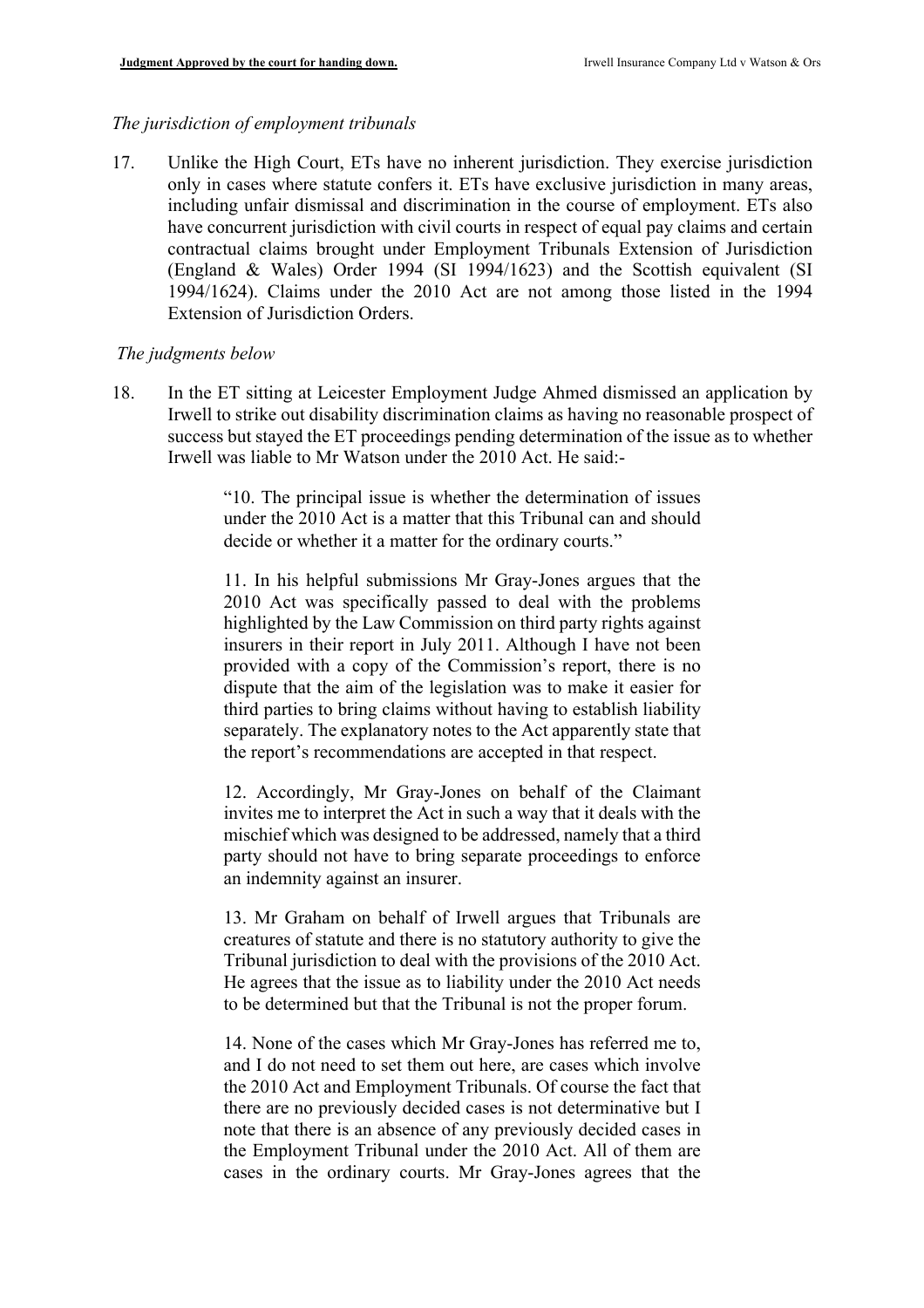reference to "arbitral proceedings" in section 2(8) does not refer to Employment Tribunals.

15. The issue between the Claimant and Irwell has nothing to do with an employment contract but rather a contract of insurance. The Claimant's claims against Mr Draycott and Hemingway arise out of an employment relationship. Irwell was never the Claimant's employer. There is no contractual nexus between the Claimant and Irwell nor indeed between Mr Draycott and Irwell. The insurance policy seems to have been taken out by Hemingway.

16. There will no doubt be evidential issues in relation to whether Hemingway breached the terms of its insurance policy. They will be critical to the ultimate decision. Those issues are properly decided by the ordinary courts rather than an Employment Tribunal. They do not arise out of any employment relationship. The Tribunal's jurisdiction in breach of contract cases is limited to claims under the Employment Tribunals (Extension of Jurisdiction) Order 1994. This case is nothing to do with that Order.

17. There will also be issues between Mr Draycott and his dealings with Peninsula as to whether the terms of the policy were followed and whether the conditions were adhered to. Those matters have nothing to do with any employment relationship or contract.

18. For those reasons, I consider it appropriate to stay the present proceedings."

- 19. Mr Watson appealed to the EAT. The appeal was allowed to proceed to a full hearing by His Honour Judge Auerbach, subject to dismissing some grounds he did not consider arguable. The only parties represented before the EAT (and likewise before us) were Mr Watson and Irwell. The liquidator of Hemingway stated that Hemingway would take no part in the appeal, and Mr Draycott was debarred from doing so following noncompliance with procedural orders. The main issue argued in the EAT was whether EJ Ahmed erred in law by disclaiming any power to determine the dispute between Watson and Irwell as to whether Mr Watson could recover any compensation from Irwell in respect of any liability of Hemingway. Kerr J also heard argument on a further issue, namely whether Irwell could rely on an arbitration clause in the contract of insurance between Irwell and Hemingway.
- 20. On the main issue Kerr J said [it should be noted that the "Mr Watson" mentioned in his judgment was not the Claimant, but Mr Bernard Watson, the advocate representing Irwell before the EAT] :-

"28. In my judgment, the real question I must decide is whether an employment tribunal falls within the words "the court" in section 2(6) of the 2010 Act. If it does, then the 2010 Act has conferred jurisdiction on the employment tribunal to make a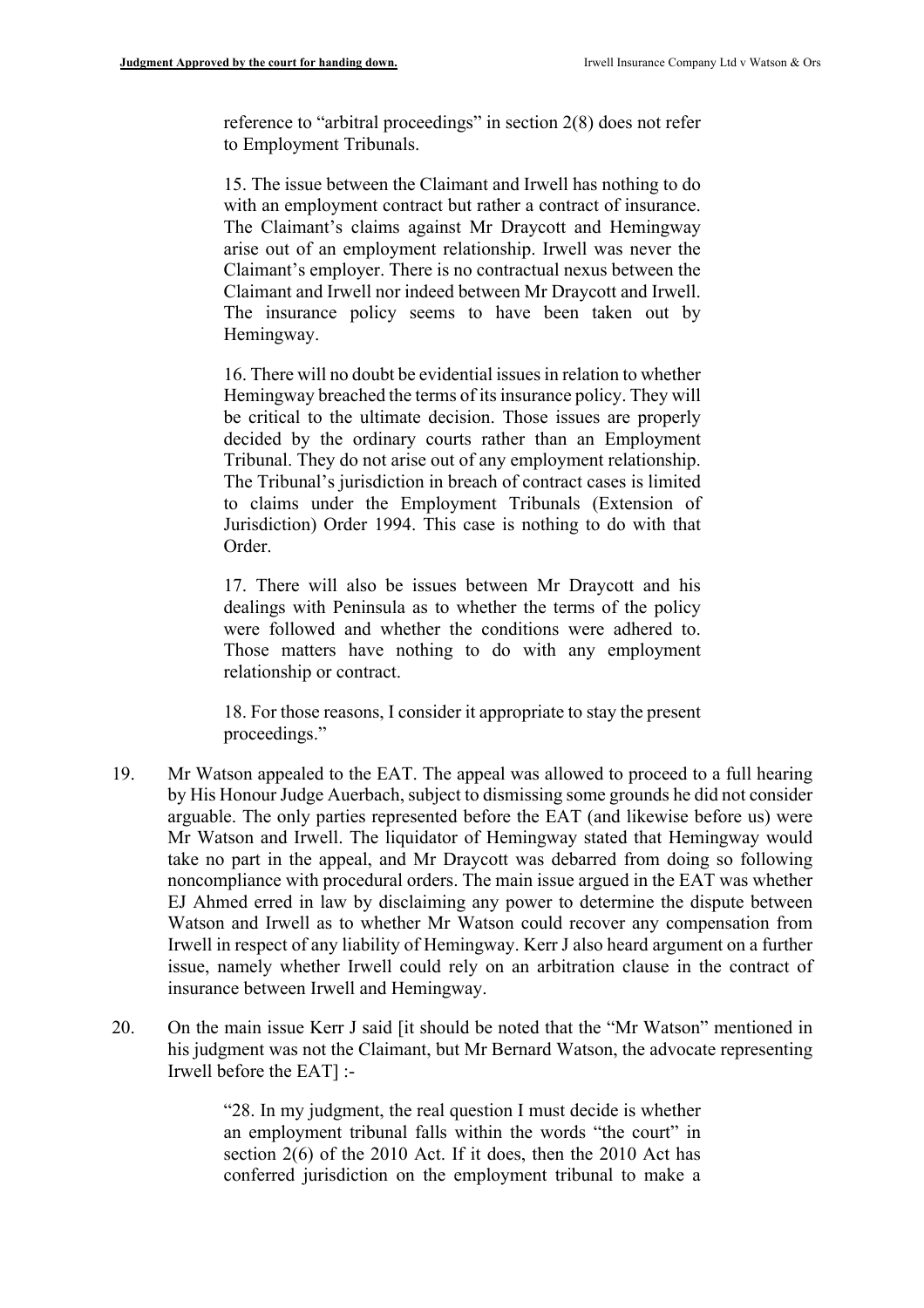declaration as to the insurer's liability under section 2(2)(a) of that Act. If that is so, the 2010 Act falls within the words "any other Act, whether passed before or after this Act" in section 2 of the ETA; and the jurisdiction "conferred on them" (the employment tribunals) by the 2010 Act is one which, by section 2 of the ETA, they "shall exercise".

29. But if an employment tribunal is not included in the meaning of "the court" in section 2(6) of the 2010 Act, the employment tribunal has no power to make a declaration under section  $2(2)(a)$ of the 2010 Act. If that is the position, the employment tribunals have no power to determine an insurer's liability under the 2010 Act. No jurisdiction under that Act would be "conferred" on the tribunal within section 2 of the ETA. And as Mr Watson rightly observes, no ministerial order under section 3 of the ETA has conferred any such jurisdiction.

30. The employment judge observed that the issue between the claimant and Irwell "has nothing to do with an employment contract"; that there is "no contractual nexus between the Claimant and Irwell"; and that the issues between the claimant and Irwell "do not arise out of any employment relationship". These observations go too far. The issues between the claimant and Irwell do arise, indirectly, from an employment relationship. And a contractual nexus between the claimant and Irwell is created by the statutory transfer of contractual rights pursuant to the 2010 Act and the vesting of those rights in the claimant.

31. The judge was of the view that the issues between the claimant and Irwell "are properly decided by the ordinary courts rather than the Employment Tribunal". He considered that the latter's jurisdiction "in breach of contract cases is limited to claims under the Employment Tribunals (Extension of Jurisdiction) Order 1994". Those observations of the judge (leaving aside the jurisdiction over wrongful deductions from pay which may be a breach of contract) are correct only if an employment tribunal is not "the court" within section 2(6) of the 2010 Act. All roads lead back to that question.

32. It is clear from the differences between the regime of the 1930 Act and that of the 2010 Act, that the latter was intended to promote a "single forum" solution to recovery against an insurer where the insured has become insolvent. Mr Gray-Jones rightly says that the passages he showed me in the Law Commission report provide strong support for that view. I therefore accept that the "mischief" canon of construction tends to point along the path down which he beckons me.

33. I do not attach much weight to any suggestion that contracts of insurance are so far out of an employment tribunal's comfort zone as to make it unlikely that Parliament can have intended the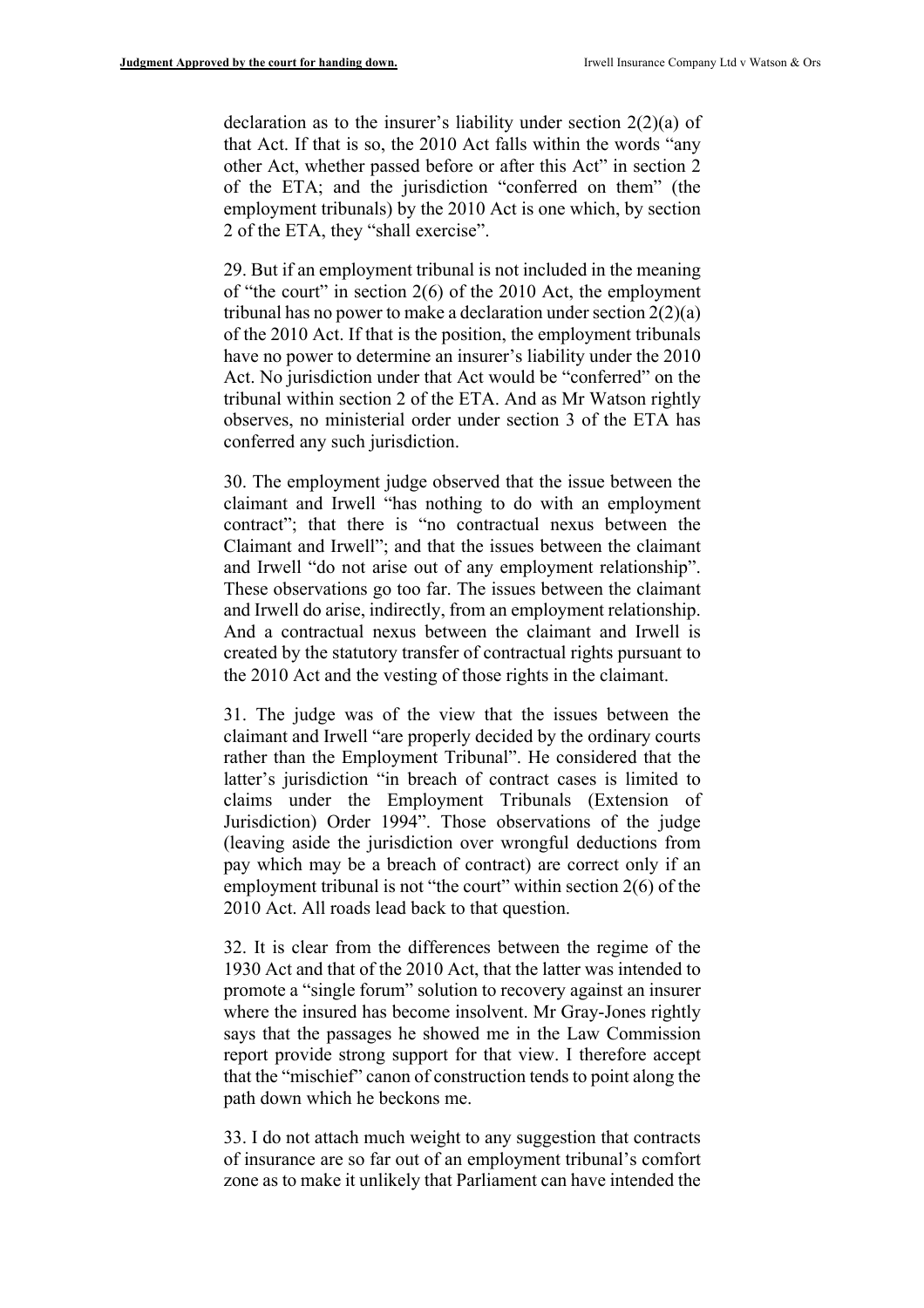tribunals to grapple with them. Employment tribunals are required to be versatile, not just to decide complex EU law points worthy of the Supreme Court's consideration and sometimes a reference to the Court of Justice in Luxembourg. They not infrequently have to consider contract based issues going beyond traditional employer and employee relations.

34. They have to look at contracts between, for example, third and fourth parties for the provision of agency services. They make forays into landlord and tenant law, where an employee has a right to occupy premises as an incident of employment. They also have to apply the general law outside the employment sphere. For example, they may have to apply the provisions of the Interpretation Act 1978 where, say, provisions have been repealed or delegated legislation replaced by an updated statutory instrument. They have to decide human rights points in their capacity as a body bound by section 6 of the Human Rights Act 1998.

35. They are used to considering generic defences to contract claims, such as want of consideration, estoppel, affirmation or illegality. In TUPE cases, they may have to consider nonemployment contracts transferring, or not as the case may be, an undertaking or part of an undertaking to another person. The transfer of rights under the 2010 Act operates in a manner not dissimilar to TUPE. In both cases, contractual rights and obligations are transferred to a person not a party to the original contract. …………..

38. Is an employment tribunal "the court" in section 2(6) of the 2010 Act? Mr Watson urged that the legislature has differentiated a "tribunal" from "the court" in the same section, when dealing with arbitral proceedings. I am not persuaded that the references in section 2 to a "tribunal" in the context of arbitral tribunals are of significant weight. They deal with a specific type of tribunal, not with tribunals generally, nor with a particular kind of statutory tribunal such as an employment tribunal. The separate treatment of proceedings before arbitral tribunals is needed because of the prevalence of arbitration clauses in insurance contracts.

39. Underhill J (P), as he then was, in *Brennan v. Sunderland City Council*, at [22(2)] was unwilling to construe the word "court", read with the word "action" in the Civil Liability (Contribution) Act 1978 as embracing an employment tribunal. [Kerr J referred to some passages in *Brennan*, and continued:]

41. There are differences between the nature of the right in play in the present case and the right in the *Brennan* case. There, the right claimed was a right to claim contribution by one joint tortfeasor against the other. It turned out that the underlying right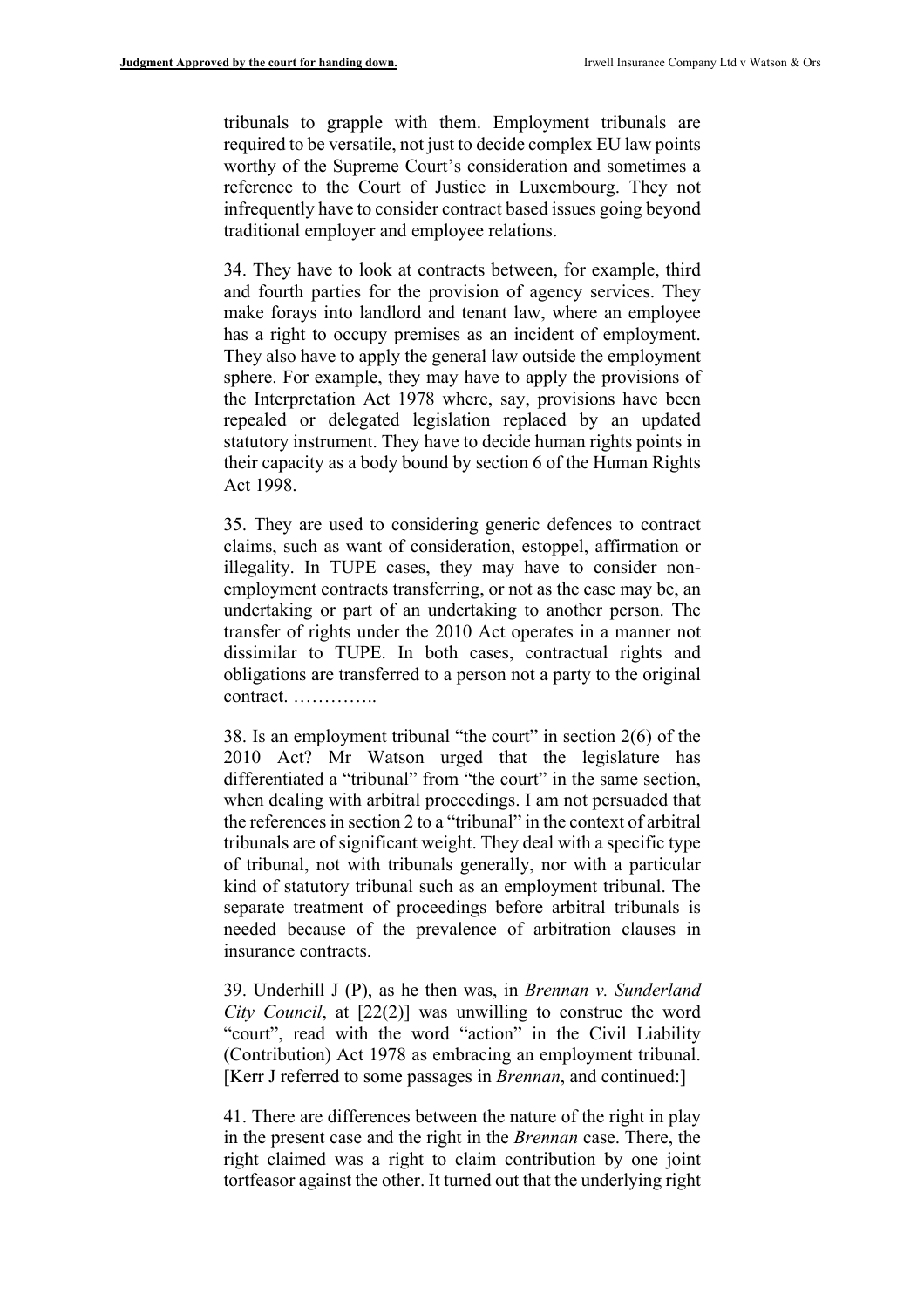to claim a contribution does not exist under the Civil Liability (Contribution) Act 1978 in the case of joint tortfeasors sued in employment tribunal proceedings. Sunderland City Council's problem was not just one of forum; it had no right to contribution that could be claimed even in an ordinary court.

42. Here, the issue is one of forum only. It is not disputed that Hemingway's rights under the insurance contract have transferred to the claimant, subject to Irwell's defences to a claim under it. Leaving aside the impact of the arbitration clause (to which I shall return shortly), the meaning of the word "court" determines whether the employee must bring one claim or two. If the latter is the correct construction of section 2(6) of the 2010 Act, the statutory purpose has failed in the 2010 Act in its application to employment tribunal claims.

43. Essentially for that reason, I have come to the conclusion that the construction for which Mr Gray-Jones contends is the correct one. The context calls for a purposive construction. The "single forum" statutory purpose would, otherwise, be defeated in employment tribunal claims. In my judgment, the cases relied on by Mr Gray-Jones, especially the *Peach Grey & Co* case, provide sufficient authority for the proposition that an employment tribunal is included within the words "the court" in section 2(6) of the 2010 Act.

44. In all the respects emphasised by Rose LJ in *Peach Grey & Co,* the employment tribunal functions like a court. It is independent of the state. It determines rights and liabilities. It administers oaths and affirmations. It awards remedies including compensation. In addition, it was omitted from the architecture of the First-tier Tribunal and the Upper Tribunal, created by the Tribunals, Courts and Enforcement Act 2007. Mr Gray-Jones' broad construction fits with the policy of the 2010 Act. Mr Watson's narrow construction does not.

45. I therefore respectfully disagree with the judge's conclusion that he had no jurisdiction to entertain the claim as against Irwell."

21. On the arbitration issue Kerr J said:-

"46. I turn to consider the impact, if any, of the arbitration clause in the contract between Irwell and Hemingway. I have seen the clause, which is in fairly standard form. It applies where there is a "difference or dispute" between Irwell and Hemingway "or any other person insured under this Policy". The difference or dispute "shall be referred to and finally resolved by arbitration before a sole arbitrator in accordance with the Arbitration Acts as amended (save as the parties may expressly agree)…". The president of a particular arbitration body "shall on the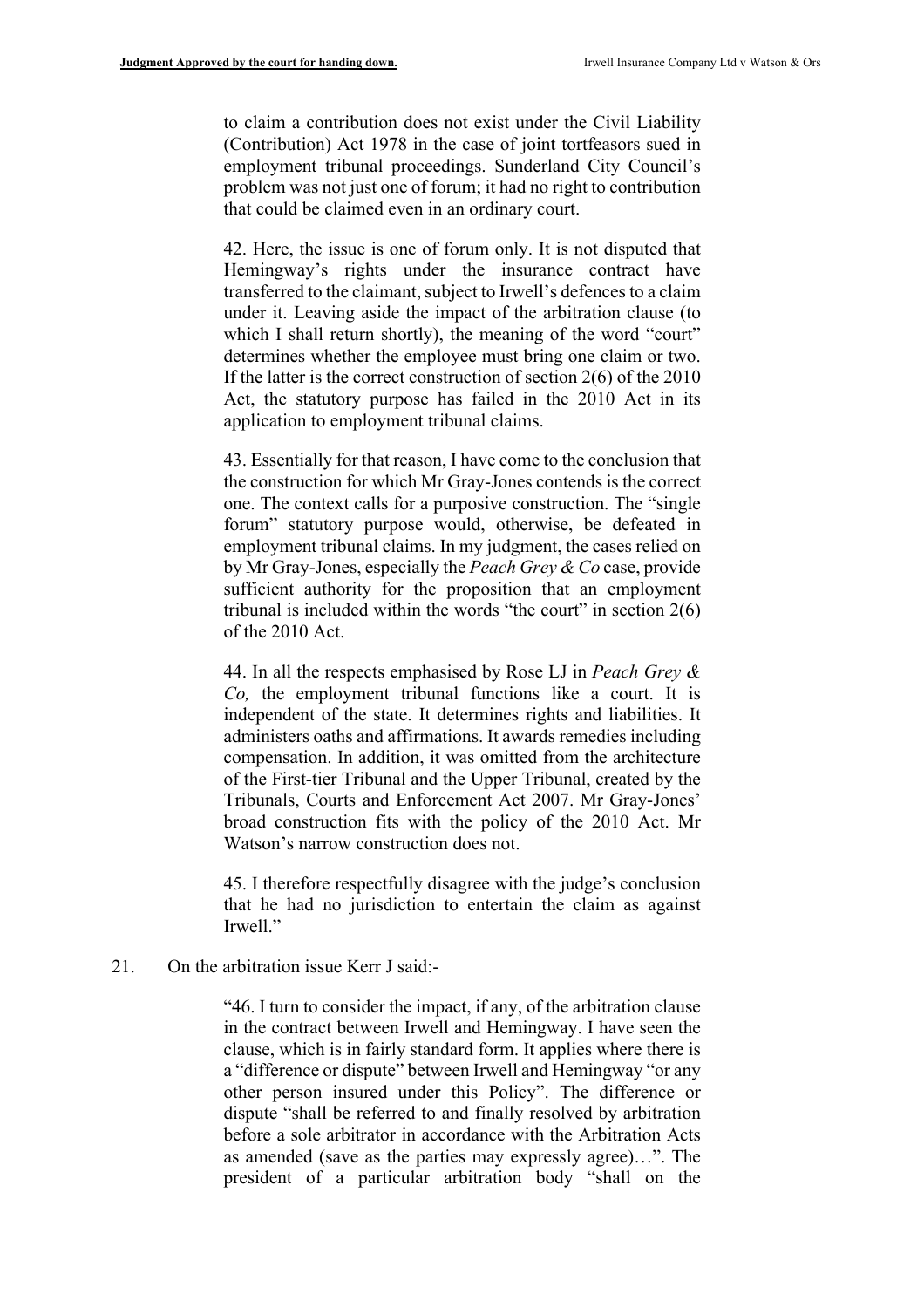application of either party appoint the Arbitrator in default of agreement between the parties".

47. Strictly speaking, I do not need to consider the impact of the arbitration clause at this stage. Neither party has yet sought to invoke it. Irwell decided instead to engage with the employment tribunal by making the unsuccessful strike out application, without prejudice to its denial of jurisdiction. It was arguable that on its own case Irwell lacked any standing to bring the strike out application. The judge was prepared to determine it, perhaps because Mr Draycott was present and is likely to have supported it.

48. Irwell relied on the existence of the arbitration clause in its grounds of resistance to the claim, but merely pointed to its existence "[f]urther or in the alternative" to Irwell's challenge to the tribunal's jurisdiction. Irwell did not assert that it intended to take steps to have an arbitrator appointed. It had no need to do so unless its primary contention that the tribunal lacked jurisdiction were wrong, as I have now decided. If its primary contention were right, as the judge decided, the next step would be proceedings in the High Court or county court, which might or might not ever be brought.

49. Nevertheless, it is possible that the arbitration clause may become relevant at the next stage of the proceedings, should either party take steps to have an arbitrator appointed. Irwell is more likely to do so than the claimant. I heard argument (including in written observations from the parties after the oral hearing of the appeal) on the impact of the arbitration clause and I think it right to express my views on the arguments the parties have advanced.

50. The Law Commission report dealt with arbitration clauses at paragraphs 5.39-5.44. The Commissions recognised that the prevalence of arbitration clauses in employer's liability insurance contracts called for specific provision. They noted in the report that "under the ABI [Association of British Insurers] / Lloyds arbitration agreement most UK insurers have now undertaken not to enforce arbitration clauses in standard-form policies if the insured prefers to have questions of coverage determined by a court" (paragraph 5.40).

51. The Commissions recommended (paragraphs 5.43-5.44) that the third party should be bound by an arbitration clause in the insurance contract to the same extent as the insured. The third party should, however, be allowed to establish the insured's liability, as well as the insurer's, in the arbitration. If the third party's underlying dispute with the insured was subject to arbitration, the Commissions recommended that the third party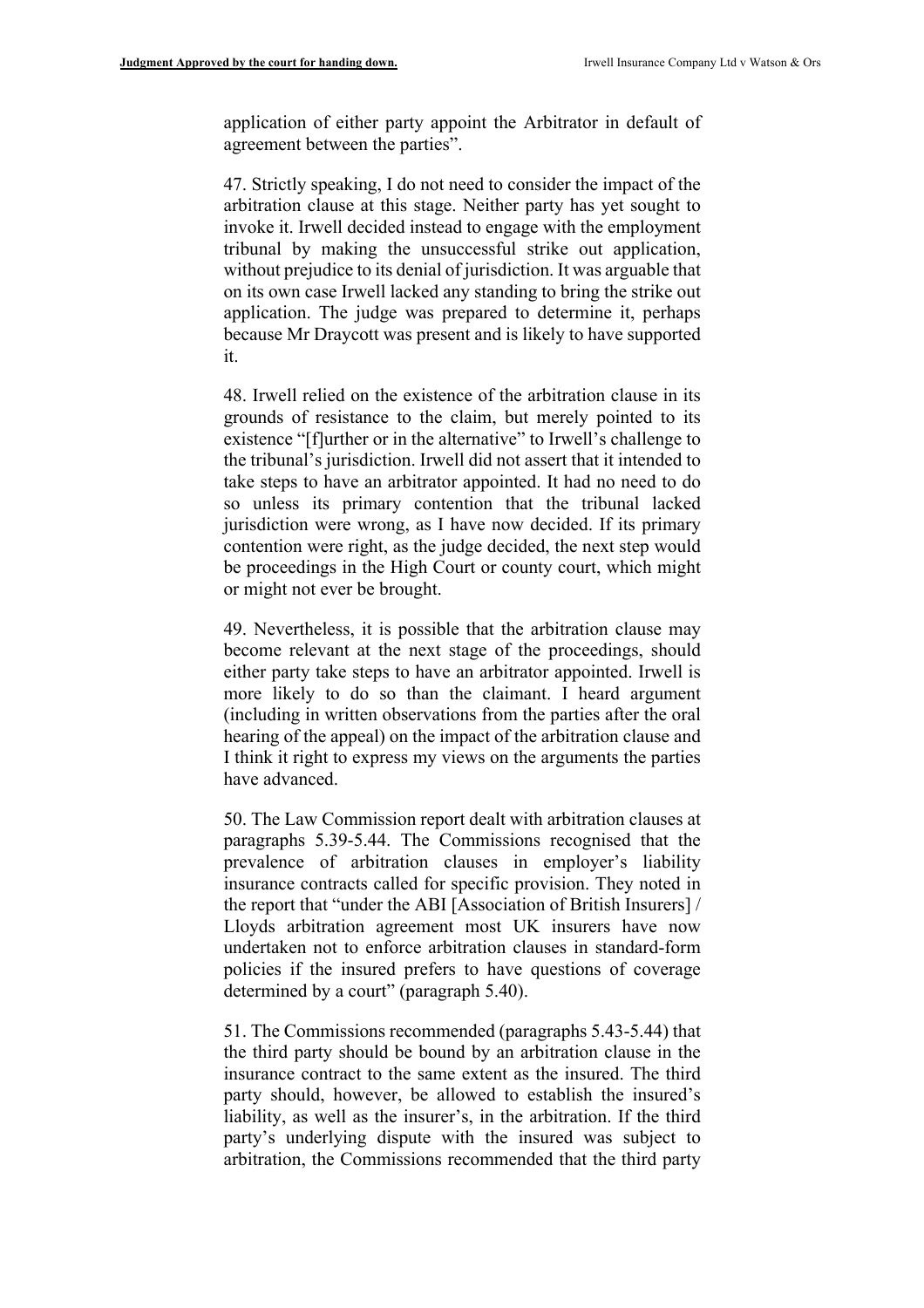should be obliged to litigate that underlying dispute in a court rather than by arbitration, unless the insurer agreed otherwise.

52. In the 2010 Act, those recommendations were accepted. The explanatory notes stated (at paragraph 3) that the Act "gives effect, with minor modifications, to the recommendations set out in the … joint report… ." As already mentioned, where there is an arbitration clause in the insurance contract, the third party is bound by it but may apply in the arbitration proceedings for a declaration as to the insured's liability in the underlying dispute. The insured may be joined as a defendant and if it is, any declaration will be binding on it.

53. Such is the effect of section 2 as it applies to arbitral proceedings. The third party is able to establish his or her rights, if he or she wishes, in a single proceeding, preserving the "single forum" policy in cases where the insurance contract contains an arbitration clause. The single forum is the arbitration, not the court. If the third party wishes to litigate the underlying dispute against the insured in the ordinary court, he or she will have to litigate on two fronts unless the insurer waives the benefit of the arbitration clause.

54. How do the provisions apply in the context of employment tribunal claims where the insured is insolvent and the third party has acquired the statutory right to proceed directly against the insurer? If I am correct in deciding that "the court" in section 2(6) includes an employment tribunal, the question could arise how section 2 would work where the insurer seeks to rely on an arbitration clause in the insurance contract. Irwell has already suggested that may happen in this case.

55. Mr Gray-Jones submitted that the issue could not arise because the insurer, here Irwell, is unable to rely on the arbitration clause by reason of section 203 of the ERA and section 144 of the EqA. He points to the decision of Slade J in the Clyde & Co LLP case. She held that an arbitration clause in an agreement between a partnership and a member thereof fell foul of both section 203 of the ERA and section 144 of the EqA: see her judgment at [39]-[44]. However, that was an arbitration clause in the contract between the third party and the respondent to the tribunal proceedings; it was not an arbitration clause in an insurance contract between the respondent to tribunal proceedings and that respondent's insurer.

56. In argument before me, the parties addressed the arbitrability of the dispute between the claimant and Irwell. Mr Watson pointed out, as I have said, that section 203 and section 144 of the respective Acts refer to contract terms affecting the operation of "provisions of this Act", to inhibitions on proceedings "under this Act" or terms which "purport to exclude or limit a provision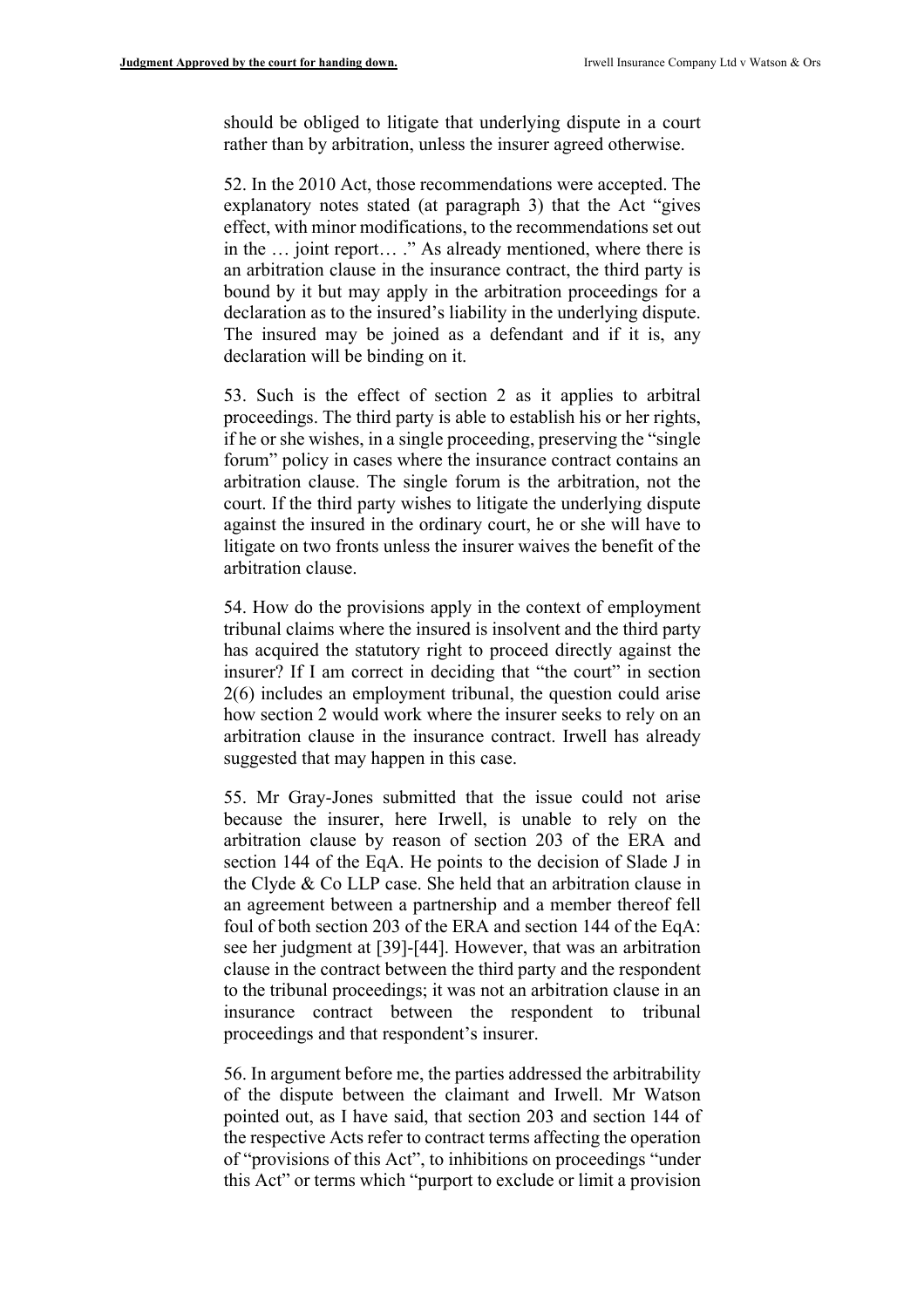of or made under this Act". They refer to the provisions of the ERA and EqA respectively, but make no reference to the 2010 Act.

57. Mr Watson suggested that an arbitrator could determine the liability of an insured in respect of employment tribunal claims. Section 2(7) of the 2010 Act allows the third party in arbitration proceedings to "apply in the same proceedings for a declaration under subsection  $(2)(a)$ ", i.e. "a declaration as to the insured's liability" to the third party. Mr Watson drew my attention to Fulham FC (1987) Ltd v. Sir David Richards [2011] EWCA Civ 855, [2012] Ch 333. The Court of Appeal upheld Vos J's decision staying Fulham's "unfair prejudice" petition under section 994 of the Companies Act 2006, to enable that dispute to be the subject of arbitration pursuant to the rules of the Football Association Premier League Limited.

58. Mr Watson suggested that an arbitral tribunal could, similarly, entertain the underlying dispute even though it would normally have to be litigated in an employment tribunal, not an ordinary court. I think there could well be difficulties with that proposition, though it would need to be decided on the basis of fuller argument than I have heard. If it arose for decision, it could fall to be decided by an arbitration tribunal, sitting in private, subject to a challenge in the High Court under the Arbitration Act 1996, rather than by an employment tribunal.

59. If the validity of Irwell's arbitration clause were to arise in this case, I think the better view is that the clause is void as against the claimant by reason of section 203 of the ERA and section 144 of the EqA. An arbitration clause of the type in this case, requiring the claimant (as statutory transferee of the rights of Hemingway, the insured) to submit his dispute with Irwell to arbitration, would in my view limit the operation of the provisions of the ERA and EqA relied on by the claimant as against Hemingway, not to mention Mr Draycott.

60. Those provisions would not be as fully functional as they would be if the arbitration clause were absent. If the clause is read with the law on transferred rights in section 2 of the 2010 Act and if it is invoked by the insurer, the third party is put in the position of either asking the arbitral tribunal rather than the employment tribunal to rule on the underlying dispute with the insured – probably against opposition from the insured, if made a defendant and if present – or litigating on two fronts before different tribunals; in the employment tribunal as against the insured (and any other party such as Mr Draycott in the present case) and in the arbitral tribunal as against the insurer.

61. I think those consequences are sufficient to render the arbitration clause void, though my observations to that effect are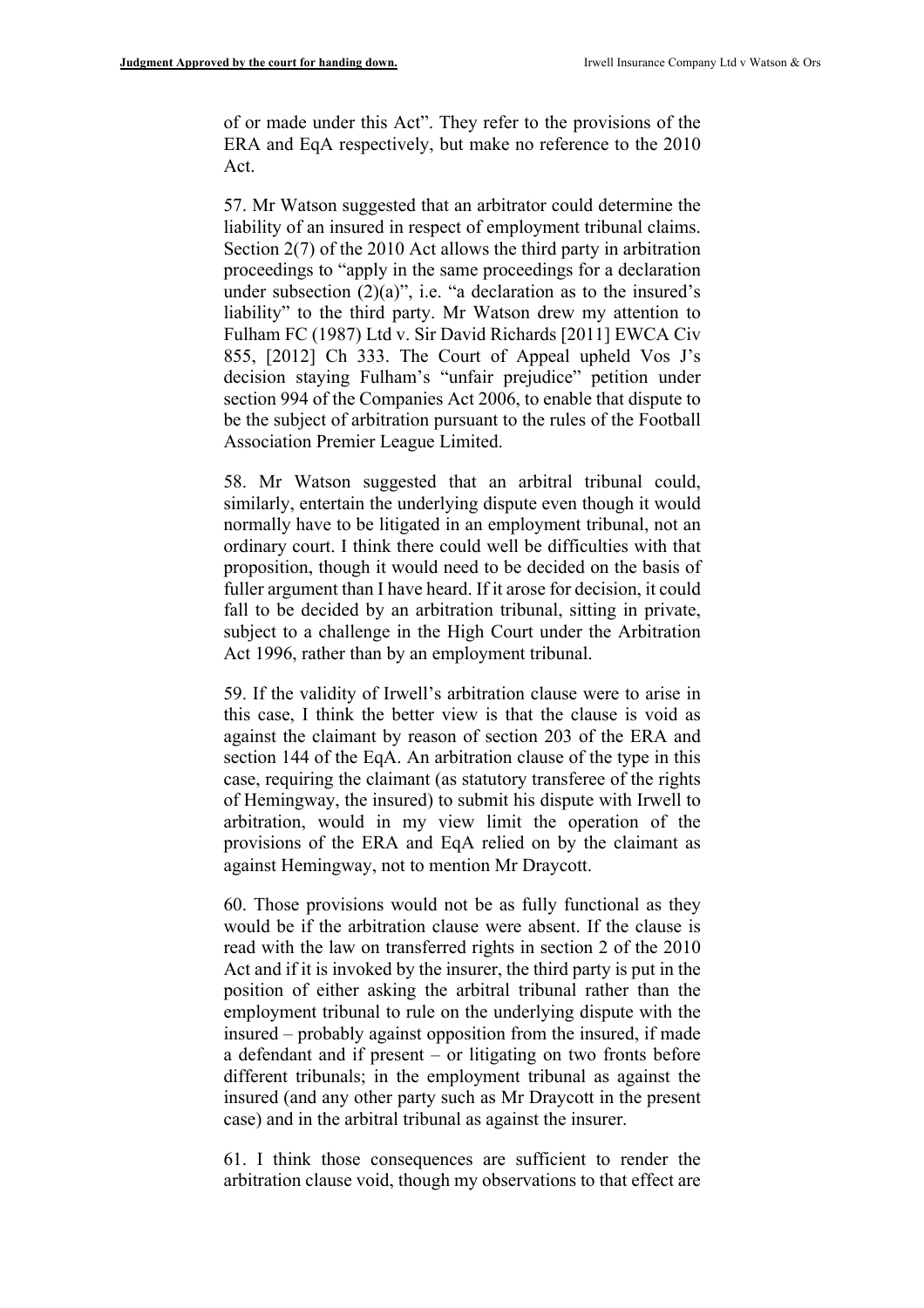of course obiter. My reason for allowing this appeal is my decision that the learned judge below was wrong to reject jurisdiction over the claim against Irwell under the 2010 Act, for reasons I have given earlier."

22. He therefore allowed Mr Watson's appeal and set aside EJ Ahmed's decision staying the claim as against Irwell.

*Authorities on whether a tribunal is a "court"*

- 23. The authorities indicate that whether a tribunal is to be treated as a "court" for the purposes of a statute or rule depends on context. We were referred to a number of reported cases.
- 24. In *Attorney General v British Broadcasting Corporation* [1981] AC 303 the House of Lords held that a local valuation court was not a court for the purposes of the contempt of court jurisdiction, as its functions were essentially administrative rather than judicial. Viscount Dilhorne referred to a court as a body which discharges judicial rather than administrative functions and forms part of the judicial system of the country, rather than the administration of the government. Lord Scarman referred to a body "exercising judicial functions [which] can be demonstrated to be part of this judicial system."
- 25. In a passage relied on by Mr Mitchell, Lord Scarman added:

"But in my judgment, not every court is a court of judicature, i.e. a court in law. Nor am I prepared to assume that Parliament intends to establish a court as part of the country's judicial system whenever it constitutes a court. The word 'court' does, in modern English usage, emphasise that the body so described has judicial functions to exercise; but it is frequently used to describe bodies which, though they exercise judicial functions, are not part of the judicial system of the kingdom ... When therefore, Parliament entrusts a body with a judicial function, it is necessary to examine the legislation to discover its purpose. The mere application of the 'court' label does not determine the question; nor, would I add, does the absence of the label conclude the question the other way."

26. In *Peach Grey v Sommers* [1995] ICR 549 the Divisional Court held that an industrial tribunal was an "inferior court" within the meaning of the High Court rules (so that the Divisional Court had power to punish contempt in relation to industrial tribunal proceedings). Rose LJ said at p.537:

> "In my judgment it is. I say this for a number of reasons. First, ……. an industrial tribunal has many of the characteristics to which the authorities refer as being those of a court of law. It is true that it is not a court of record and its monetary awards have to be enforced and taxation of costs carried out by the county court; that although in practice it observes the rules of evidence it is not strictly bound to do so; that there are conciliation proceedings available involving the Advisory Conciliation and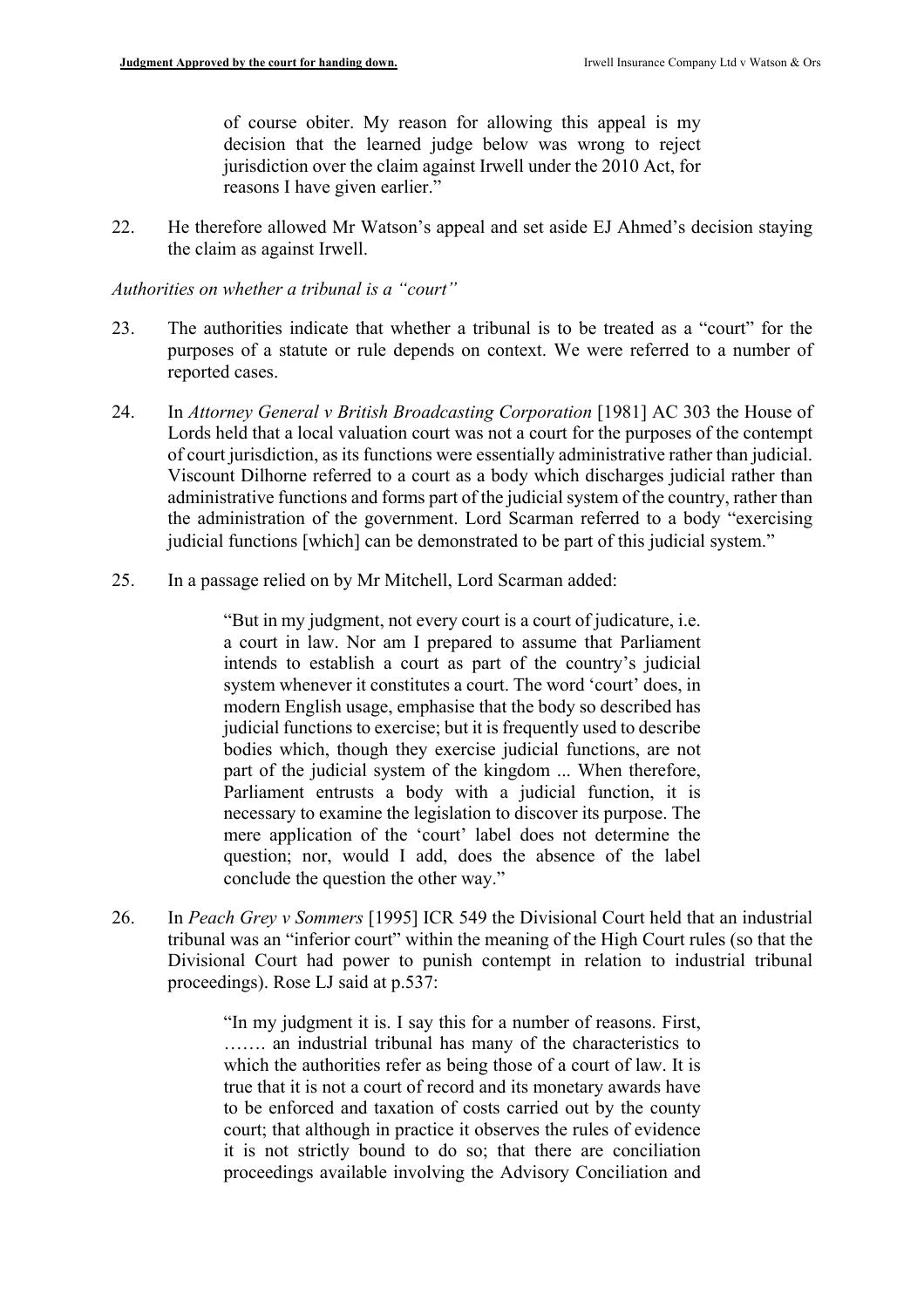Arbitration Service; and that rights of audience are not limited to lawyers. But it was established by Parliament, it has a legally qualified chairman appointed by the Lord Chancellor, and, like the Employment Appeal Tribunal, which is a court of record, other members representing employers and employees drawn from panels compiled by the Secretary of State for Employment, It sits in public to decide cases which affect the rights of subjects and it has power to compel the attendance of witnesses, administer oaths, control the parties' pleadings by striking out and amendment and order discovery; the parties before it can have legal representation; it has rules of procedure relating to the calling and questioning of witnesses and addresses on behalf of the parties; it can award costs; it must give reasons for its decisions which, on a point of law, can be appealed to the Employment Appeal Tribunal and Court of Appeal. In all, it appears to me to exercise judicial functions."

- 27. In *Vidler v UNISON* [1999] ICR 746 an ET (with the assistance of counsel specially instructed as *amicus curiae*) decided that an employment tribunal was included within the term "any court" in s.42(1A) of what is now the Senior Courts Act 1981, so that a party who has been declared a vexatious litigant by the High Court is unable to pursue proceedings in an employment tribunal without leave of the High Court. This was a first instance decision (of Mr Andrew Bano, as he then was), but I consider it to be clearly correct.
- 28. It has also been held by this court that an employment tribunal is a "court" within the meaning of art 21 of the Brussels Convention concerning jurisdiction and the enforcement of judgments in civil and commercial matters: *Turner v Grovit* [1999] ICR 1144.
- 29. In *Brennan and others v Sunderland City Council and others*[2012] ICR 1183 the EAT, Underhill J presiding, held that an ET does not have jurisdiction to make orders for contribution under the Civil Liability (Contribution) Act 1978 between respondents in discrimination cases. Underhill J said:-

"16. Logically, there are two distinct questions – first, whether the 1978 Act on its true construction confers a right to contribution in the case of liability for discrimination in the employment field; and secondly whether, if so, the employment tribunal itself has jurisdiction to determine such claims or whether they can be brought only in the ordinary courts. No doubt the two questions are related: for one thing, it would be inconvenient, to put it no higher, if the Act did confer such rights but a party seeking to enforce them had to start a separate claim in the County Court. Nevertheless we think it important in the interests of clear analysis to take them separately. We start with the question of jurisdiction.

17. The starting-point is that any jurisdiction to consider contribution claims of the kind in question must derive not from the 1978 Act, which is concerned simply with the creation of a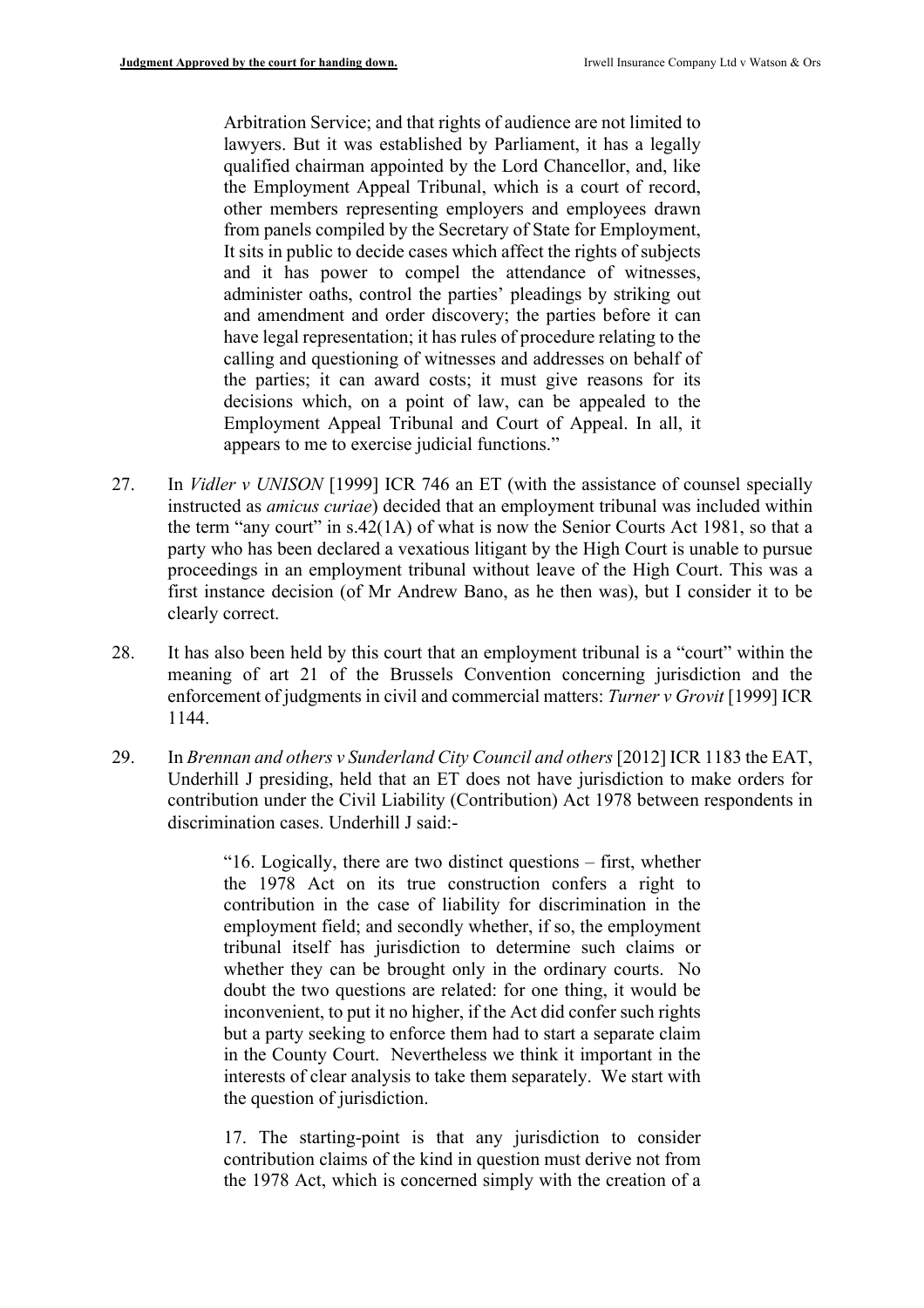right to contribute rather than with the question of where it may be enforced, but from the statutes which expressly confer jurisdiction on the employment tribunal. This was indeed common ground between the parties. The case advanced by Mr Reade on behalf of the Council was not that the 1978 Act as such conferred the relevant jurisdiction but rather that the jurisdiction of the employment tribunal to determine the primary claims brought with it the power to determine any contribution claims between the respondents.

18. Each of the anti-discrimination statutes now superseded by the 2010 Act has its own provision conferring jurisdiction on the employment tribunal, but they are in substantially identical terms. In the present case the relevant statute is the Sex Discrimination Act 1975. Section 63 reads (so far as material):

#### "*Jurisdiction of employment tribunals*

(1) A complaint by any person ("the complainant") that another person ("the respondent")—

(a) has committed an act of discrimination or harassment against the complainant which is unlawful by virtue of Part II or section 35A or 35B, or

(b) is by virtue of section 41 or 42 to be treated as having committed such an act of discrimination harassment against the complainant,

may be presented to an employment tribunal.

 $(2)$  …".

19. In our view it is plain that that provision does not confer jurisdiction to entertain a claim under the 1978 Act. contribution claim is not a claim "by ... [a] complainant" that a respondent has committed an act of discrimination: it is a claim by a respondent that another person has committed such an act.

…

21. We accordingly believe that the Tribunal was right to hold that it had no jurisdiction to entertain the Council's contribution claim, and the appeal must be dismissed. It follows that we do not strictly have to decide the question whether the Council has such a claim at all, albeit justiciable in the County Court or High Court rather than the employment tribunal. But we heard extensive submissions on the question, and we think we should express our view.

22. It was the Unions' case that the 1978 Act is concerned only with liabilities falling for determination in the High Court or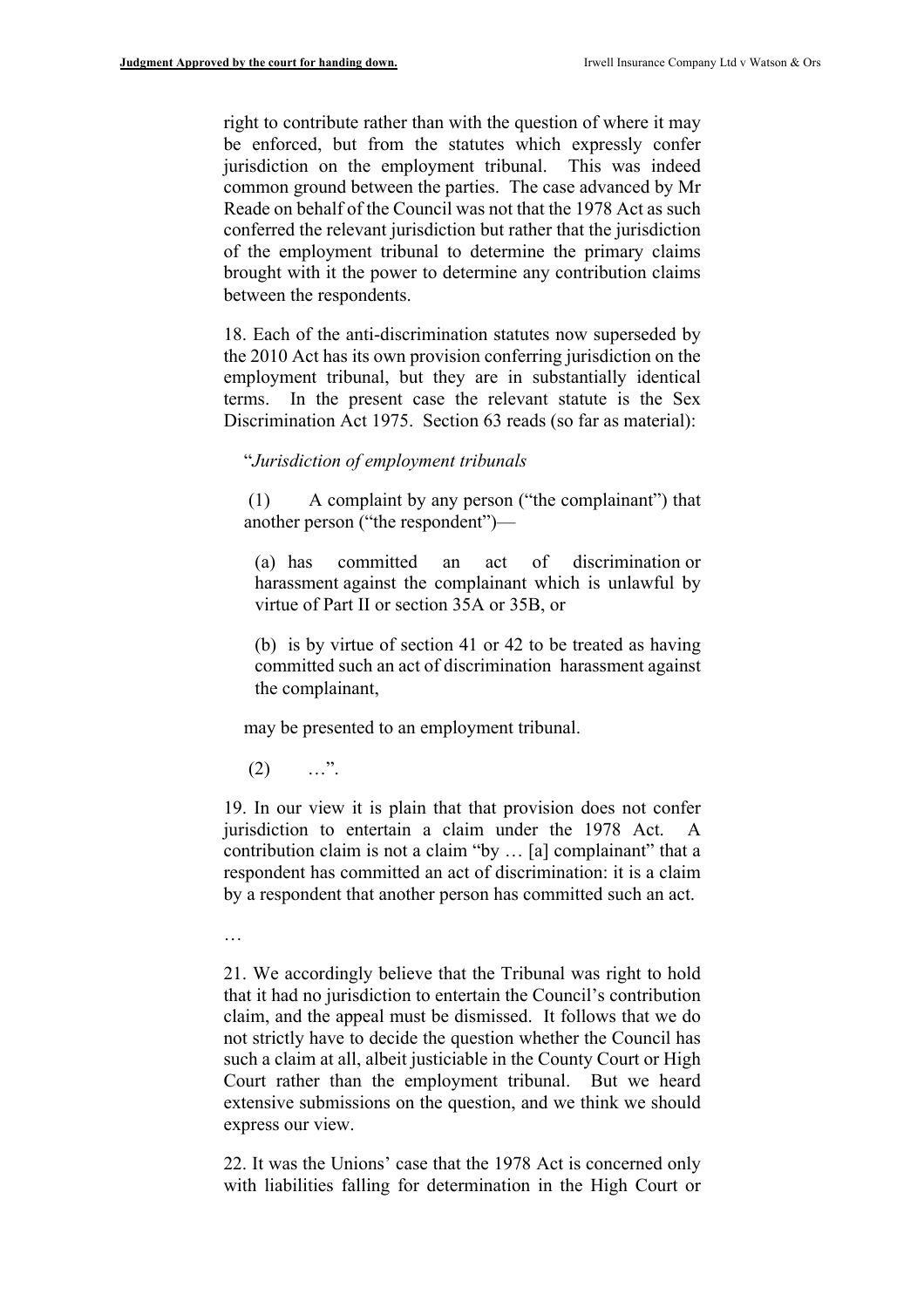County Court and thus that it creates no right to contribution in relation to liabilities for discrimination in the employment field. Mr Millar and Mr White, for the Unions, placed particular reliance on section 1 (6) of the Act, which defines the liability in respect of which contribution may be awarded as being a liability established, or capable of being established, in an "action"; and on section 2 (1), which refers to the assessment of contribution "by the court". Although neither "action" nor "court" is defined (save for the provision in section 6 (1) that an action means "an action brought in England and Wales"), they submitted that the two terms taken together can only fairly be read as referring to court proceedings. Both terms have technical meanings well understood by lawyers. Specifically:

(1) In relation to "action" we were referred to section 225 of the Judicature Act 1925, which ultimately derives from the Judicature Act 1873 and defines "action" as "a civil proceeding commenced by writ or in such other manner as may be prescribed by Rules of Court". In *Herbert Berry Associates Ltd v Inland Revenue Commissioners* [1977] 1 WLR 1437 Lord Simon said, at p. 1446C:

"The Companies Act 1948 is a statute dealing with technical matters, and one would expect the words therein to be used in their primary sense as terms of legal art. The primary sense of "action" as a term of legal art is the invocation of the jurisdiction of a court by writ, …".

Mr Millar pointed out that the Employment Tribunals Act 1996 used the term "action" in precisely this technical sense in the section empowering the minister to confer jurisdiction on employment tribunals to hear contractual claims: see section 3 (2).

(2) In relation to "court" we were reminded that when the legislature means that term to cover tribunals it says so expressly: see, e.g., sections 12 (3) and 13 (5) of the Administration of Justice Act 1960; section 19 of the Contempt of Court Act 1981; and section 37 of the Freedom of Information Act 2000. Otherwise the "court" and "tribunal" are recognised as distinct: Mr Millar pointed out that the 1996 Act expressly designates the Employment Appeal Tribunal, but not employment tribunal, as a court of record (section 20 (3)).

The Unions also took the point that the Employment Tribunal Rules of Procedure contain no provisions equivalent to those of Part 20 of the Civil Procedure Rules under which a contribution claim may be brought and if necessary the party against whom contribution is sought brought into the proceedings.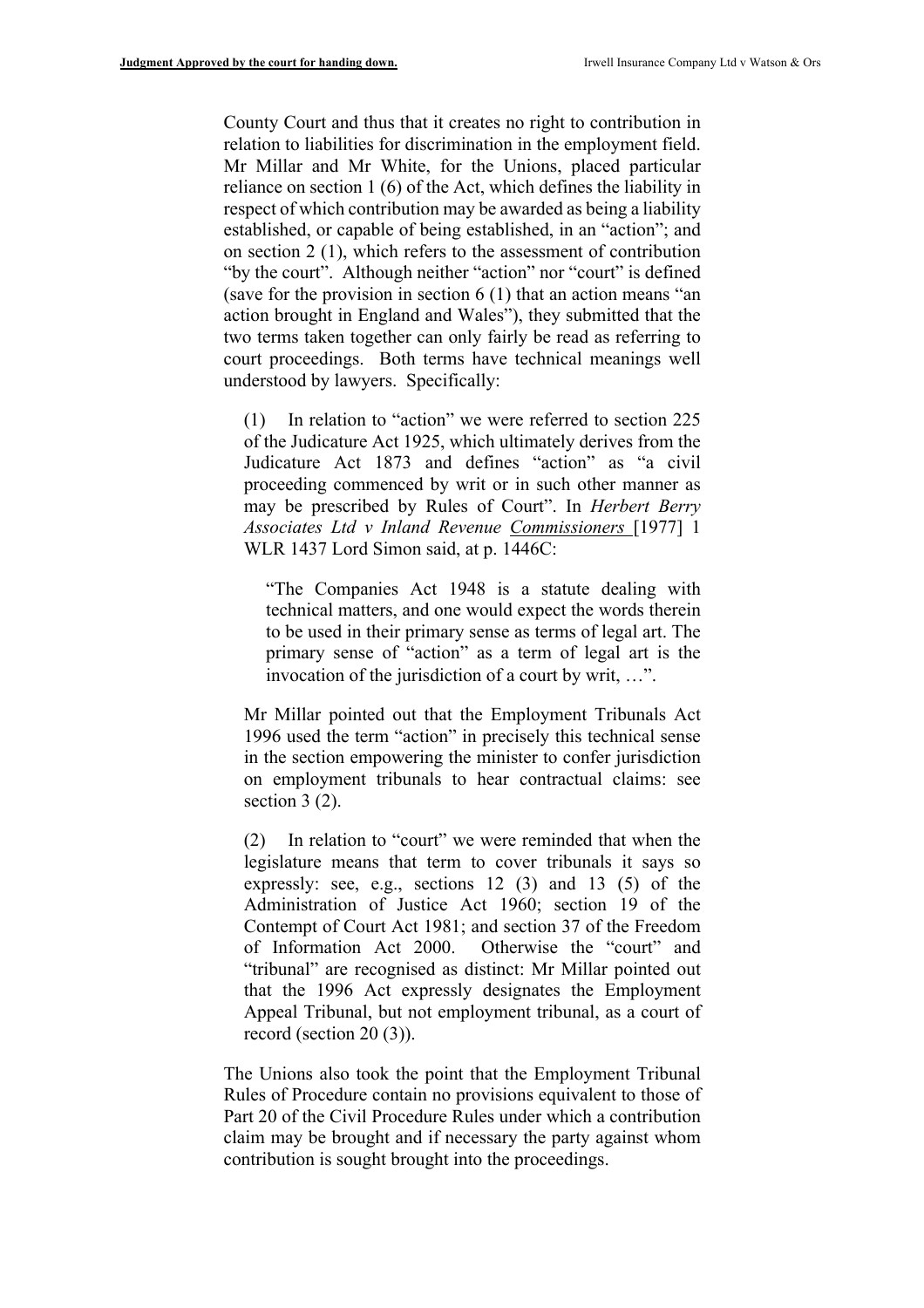23. It was Mr Reade's case that the Unions' focus on the words "action" and "court" was unduly narrow and technical. More particularly:

(1) We were referred to the decision of the Divisional Court in *Peach Grey & Co. v Sommers* [1995] ICR 549, in which, purporting to follow observations made in the House of Lords in *Attorney General v British Broadcasting Corporation*  [1981] AC 303, it was held that an industrial tribunal was an "inferior court" within the meaning of RSC O.52 so that it had jurisdiction to punish an act of contempt. We were also referred to *Vidler v UNISON* [1999] ICR 546.

(2) Mr Reade submitted that the language of "actions" was now largely obsolete and that courts and tribunals used similar language of "claim" and "claim form".

As to the absence of any procedural rules corresponding to Part 20 of the CPR, he submitted that rule 10 of the Rules of procedure gave tribunals wide procedural powers; and that in any event any lacuna in such powers could not affect the existence of the substantive right.

24. We prefer the Unions' submissions. In our view the natural reading of the sections on which they rely is indeed that the 1978 Act is concerned only with claims justiciable in the ordinary courts. No doubt the use of the words "court" and "action" is not conclusive, as the cases referred to by Mr Reade show; and it would be possible to construe them expansively if the context showed that that was the intention of Parliament. But we can see nothing in the context to suggest any such intention or that the draftsman was not using the technical language that he did in the sense in which it would normally be understood by lawyers. It is also necessary to bear in mind the legislative history. If the 1978 Act had been a wholly new creation it would have been at least reasonable to argue that Parliament must have intended to cover the statutory torts of discrimination which were by then already in existence (albeit fairly freshly-minted), even if the language was rather inept for the purpose. But the essential provisions of the 1978 Act derive from the 1935 Act, and although the former was intended to extend the scope of the latter that was only in certain limited and specific respects. We do not regard this point as decisive, since in principle it would be possible to construe the statute as "always speaking" and thus as applying to subsequently-created rights; but in our view the argument nevertheless carries some weight……………..

25. The construction which we favour also has the merit of being consistent with our conclusion on the issue of jurisdiction. If it were otherwise the position would be that Parliament had created a right to contribution as between joint or concurrent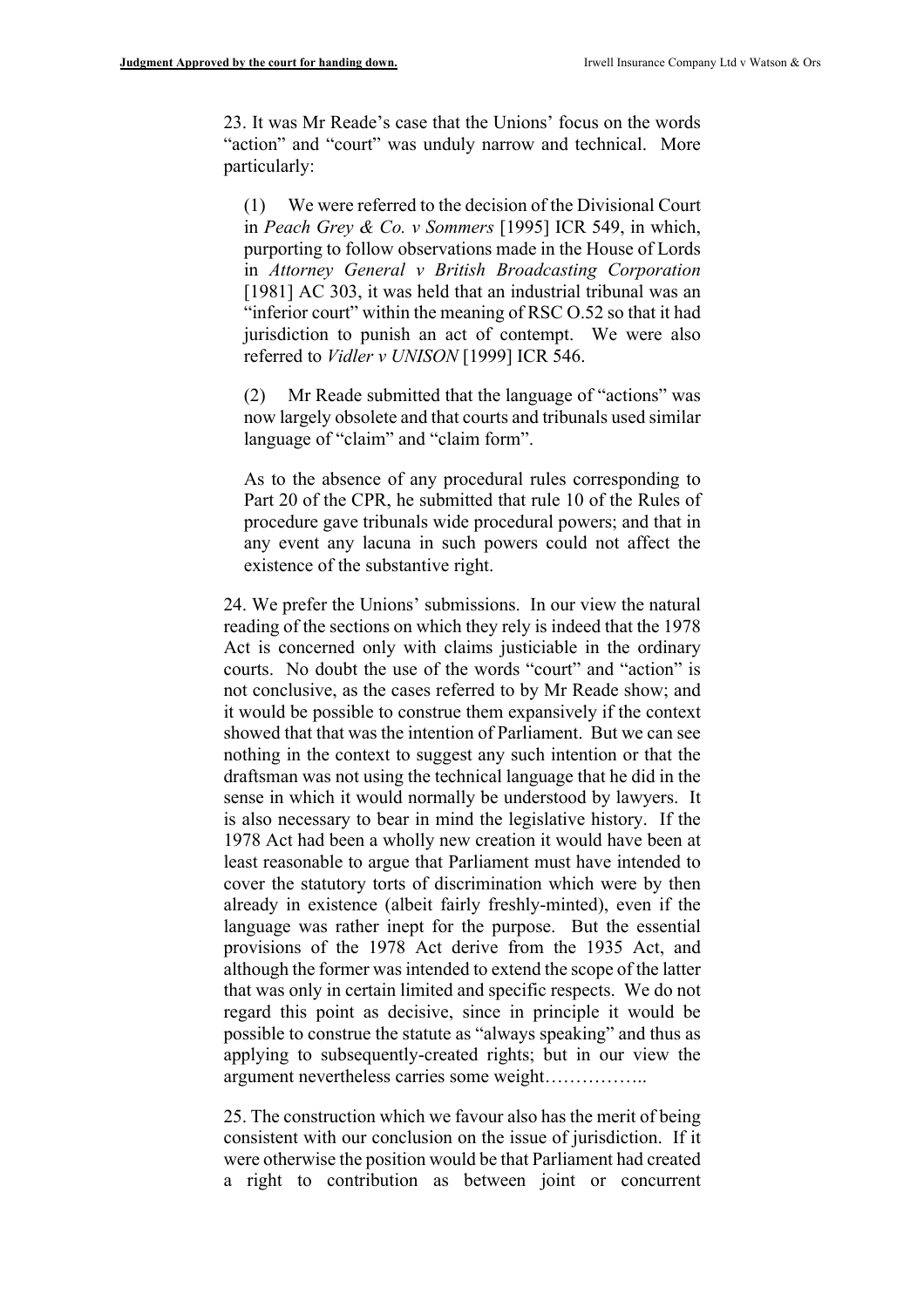discriminators in the employment field but had incompetently neglected to give the appropriate jurisdiction to employment tribunals to enforce those rights, whereas in our view it has provided for no right to contribute in this field at all, which is a more coherent position. The truth as we see it is that the legislature has simply failed to consider the question of contribution in the context of liability for unlawful discrimination, and since the right to contribution is a creature of statute we cannot repair that omission.

26. We do not regard this conclusion with any satisfaction. … Be that as it may, however, in our view any right to contribution, whether precisely mirroring the position as regards common law claims or modified to some extent to suit the employment context, can only be created by Parliament."

#### *Discussion*

30. Mr Mitchell reminded us of the classic authorities on statutory interpretation. If the words of a statute are clear, then (per Lord Reid in *IRC v Hinchy* [1960] AC 748, cited by Lord Edmund-Davies in *Duport Steels Ltd v Sirs* [1980] 1 WLR 142 at 164H-165B), "we must apply them as they stand, however unreasonable or unjust the consequences, and however strongly we may suspect that this was not the real intention of Parliament". On the other hand, as Lord Bingham of Cornhill said in *R (Quintavalle) v Secretary of State for Health* [2003] 2 AC 687 at [8]:-

> "Every statute other than a pure consolidating statute is, after all, enacted to make some change, or address some problem, or remove some blemish, or effect some improvement in the national life. The court's task, within the permissible bounds of interpretation, is to give effect to Parliament's purpose. So the controversial provisions should be read in the context of the statute as a whole, and the statute as a whole should be read in the historical context of the situation which led to its enactment."

- 31. It is plain that the principal mischief at which the 2010 Act was aimed was the need for a third party such as Mr Watson to have to issue two sets of proceedings in order to make a successful claim against the insurer of an insolvent tortfeasor. If Irwell's construction of the word "court" is correct, the "one-stop shop" service which the 2010 Act creates for claimants bringing personal injury cases, or contractual claims within the jurisdiction of the civil courts (such as wrongful dismissal), is not available to claimants raising causes of action within the exclusive jurisdiction of the ETs (such as unfair dismissal). Mr Mitchell realistically conceded that this would be a "regrettable" result, though he submitted that it is one which follows from the plain wording of the statute. But the idea that it was a distinction which Parliament *intended* to draw is fanciful.
- 32. The two authorities on whether an ET is a "court" which featured most prominently in argument were *Peach Grey v Sommers,* relied on by Mr Gray-Jones, and *Brennan v Sutherland*, relied on by Mr Mitchell. Despite the eminence of the presiding judges in each case, neither of these cases is binding on us, the first being a decision of a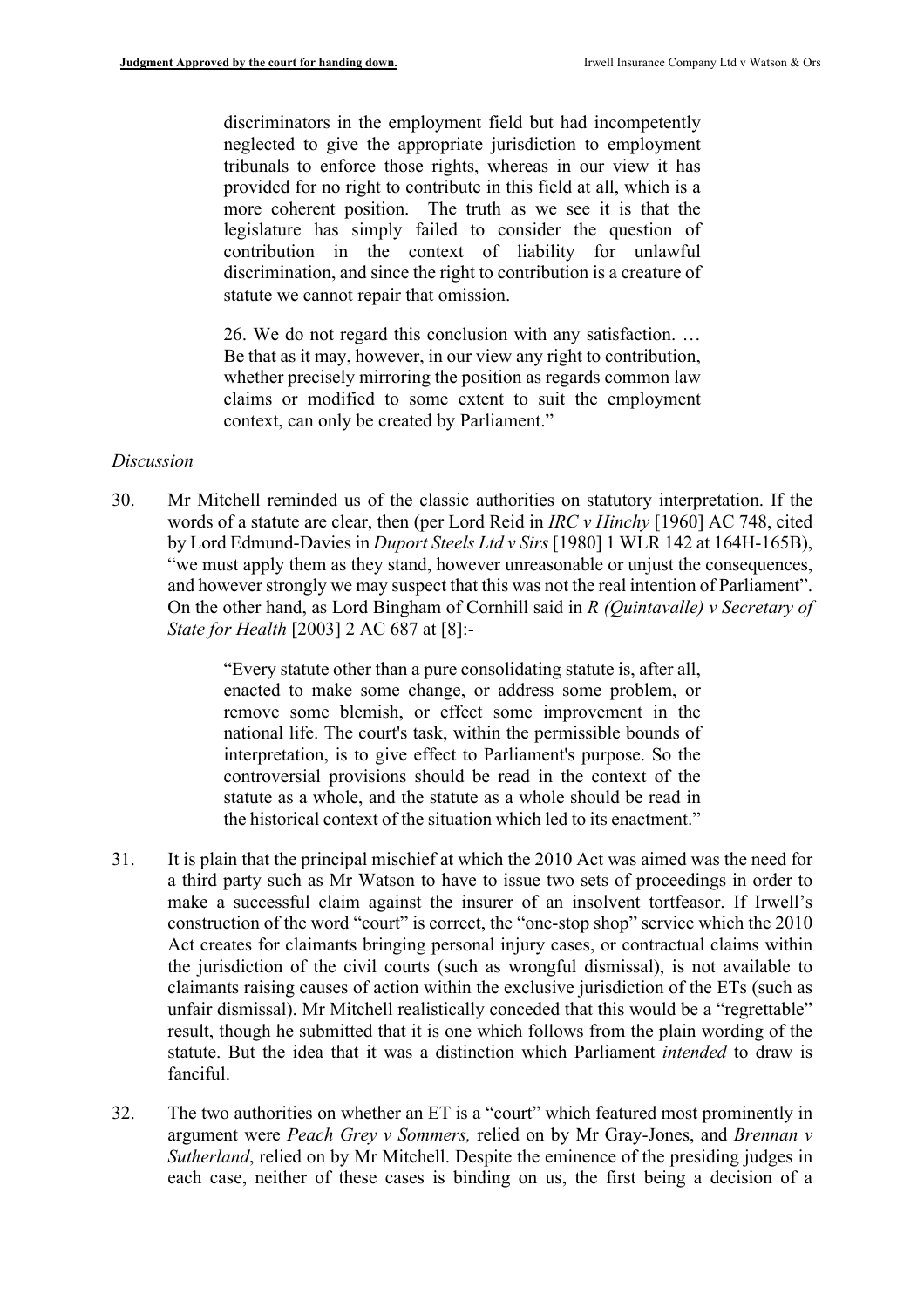Divisional Court and the second a decision of the EAT. I entirely agree with all the reasons given by Rose LJ in *Peach Grey* for holding that an ET should be regarded as a court for the purposes of the contempt jurisdiction. They are, in my view, of general application.

- 33. *Brennan* is a controversial decision, which Underhill J said the EAT had reached with no satisfaction: and it remains open to this court to hold that it was wrongly decided. But even on the assumption that it was correct, it does not assist Irwell. The ratio of the decision was that the exclusive jurisdiction conferred on the ET under the relevant statute (at that time s 63 (1) of the Sex Discrimination Act 1975) was only to consider claims *by a complainant* that a respondent has committed discrimination against her. The ET could not, therefore, consider a claim by a respondent that someone else has committed discrimination against the complainant. That part of the decision, immaterial to the present dispute, was determinative.
- 34. In paragraphs 22 to 25 the EAT went on to hold that in any event an ET could not determine issues under the Civil Liability (Contribution) Act 1978. In reaching that conclusion it was influenced by the fact that the 1978 Act not only refers to a "court", but also describes the proceedings as an "action", the traditional term for a civil claim which has never been used in the ETs; and also by its decision on the jurisdiction issue. I accept Mr Gray-Jones' submission that there is a clear difference between an argument about jurisdiction and an argument about forum. Irwell accept, inevitably, that Mr Watson can bring a claim against them under the 2010 Act. The question is whether he can do so in the ET, or only in the county court or High Court.
- 35. Mr Mitchell made a number of other points in favour of the argument that "court" in s 2(6) does not include an ET. The first is that s 2(8) expressly provides that in relation to arbitral proceedings s 2(6) is to be read as if "tribunal" were substituted for "court", but there is no such treatment of ETs. I do not see this as a significant point. An arbitral tribunal would plainly not be treated as a "court" within s 2(6) unless specific provision had been made to that effect: it is not established by Parliament, nor is it part of the "judicial system of the country".
- 36. The next submission is that ETs, unlike the High Court, do not have an inherent jurisdiction to grant declarations, although in some statutes (such as s 146(3) of the Equality Act 2010) there is a specific power for an ET to do so. I regard this as a formalistic approach to the powers of ETs. ETs reach "decisions", which are classified as "judgments" or "case management orders"; but I do not think an ET would be acting illegally if (for example) a liability decision that a claimant had been unfairly dismissed was worded as a declaration to that effect.
- 37. Mr Mitchell did, however, submit that the last point is reinforced by the provisions of the 2010 Act relating to Scotland. Section 3(5) provides that "where the court grants a declarator under this section, the effect of which is that the insurer is liable to P, the court may grant the appropriate decree against the insurer". In Scotland, he argued, only the Court of Session grants declarators, and only the Court of Session grants decrees; and it is inconceivable that Parliament in enacting the 2010 Act should have wished to make a distinction between ET cases north and south of the border. Although I have sat in the EAT in Edinburgh, I cannot claim to have sufficient experience of employment law in Scotland to know to what extent, if at all, it would be considered heretical to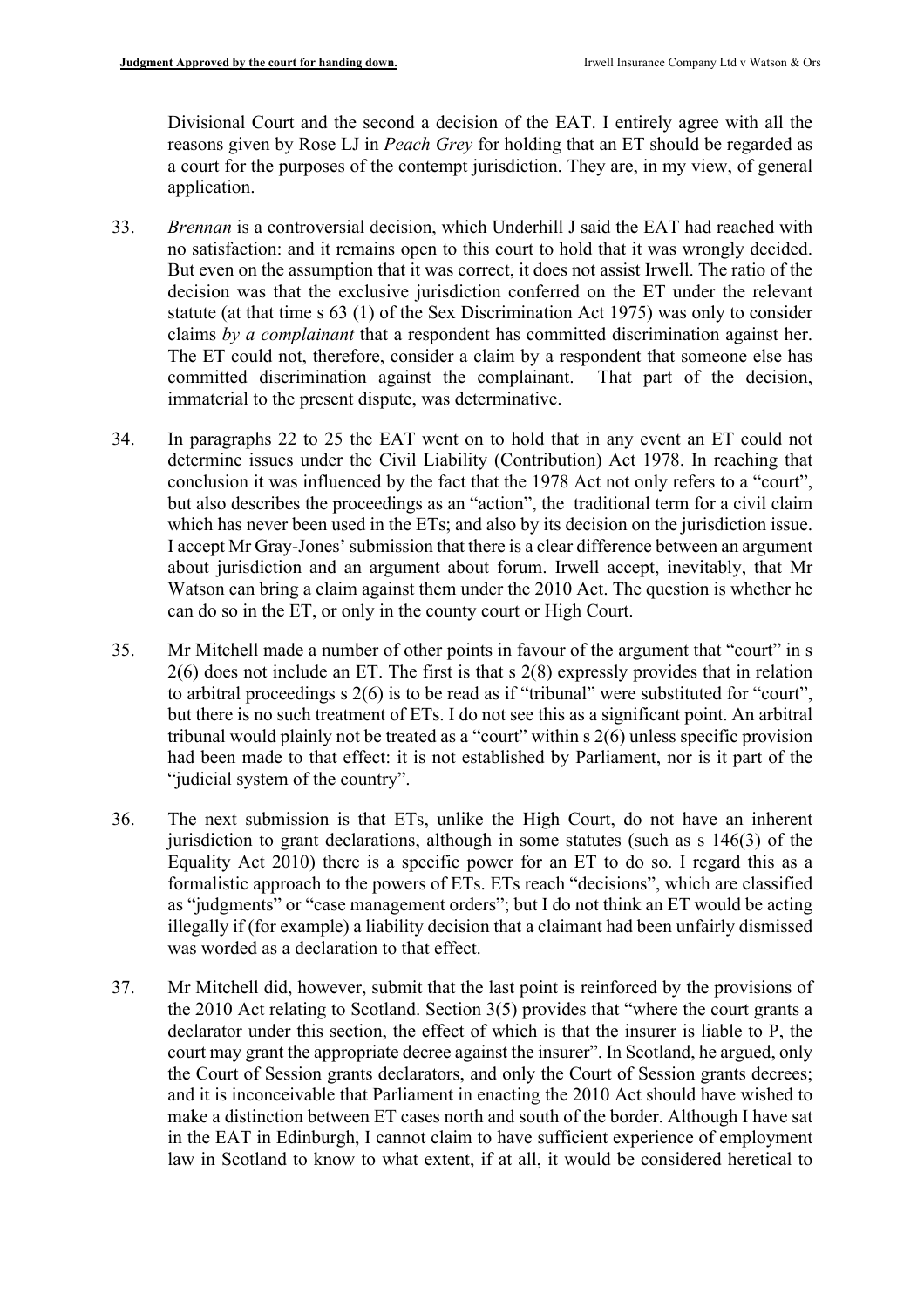refer to a decision of an ET as a decree. I am not impressed by the point as an aid to construction of s 2(6).

- 38. A similar point, though not with a cross-border element, is the argument that the provisions for disclosure in Schedule 1 to the 2010 Act include in paragraph 3(3) a requirement that a notice seeking disclosure must be accompanied by a copy of "the particulars of claim required to be served in connection with the proceedings". "Particulars of claim" is strictly speaking a phrase from the Civil Procedure Rules, whereas the ET Rules refer to a "claim form" using a form prescribed in accordance with a Practice Direction: but since the form ET1 contains boxes in which a claimant is required to give some particulars of his claim, I regard this as a formalistic argument as well.
- 39. Like Kerr J, I do not accept the argument that the ET's lack of enforcement powers is a reason why it should not be considered a "court" within s 2(6). Parliament has provided that enforcement of ET judgments for the payment of money is dealt with by county courts in order to avoid the perceived inefficiency of creating a separate division of ET staff including bailiffs and the like, not because it regards the ET as too lowly or inadequate to exercise such powers. The county court has no discretion to revisit the decision of the ET and, as I understand it, applications for enforcement are dealt with administratively without a hearing.
- 40. I also reject, as Kerr J did, the suggestion that Parliament could not have intended ETs to deal with questions of insurance law. ETs regularly have to deal with difficult questions of law across a variety of topics, not confined to what would be regarded as mainstream employment law. Some of the claims with which they have to deal involve millions of pounds (contrasting with the limited jurisdiction of the County Court); others have very complex facts. I doubt whether applications for a declaration that an insurer is liable to meet a judgment in an unfair dismissal claim are even at the top end of the range of difficulty of cases with which employment judges have to grapple.
- 41. Mr Mitchell drew to our attention the fact that the Law Commission of England and Wales has recently published a report on the jurisdiction of ETs, making numerous recommendations for the removal of anomalies, in which the 2010 Act is not mentioned. That report was preceded by a consultation paper, which itself was preceded by informal consultation with the employment law community in the first half of 2018 in which suggestions were invited as to jurisdictional problems which needed fixing. The ET decision in the present case was not drawn to the attention of the Law Commission. I can say with confidence that if it had been, the list of topics in the consultation paper would have included a question as to whether respondents considered that any amendment to or clarification of the law was desirable.
- 42. Accordingly, despite the series of points which Mr Mitchell deployed with skill and ingenuity, I am in no doubt that an ET is a "court" within the meaning of s 2(6) of the 2010 Act.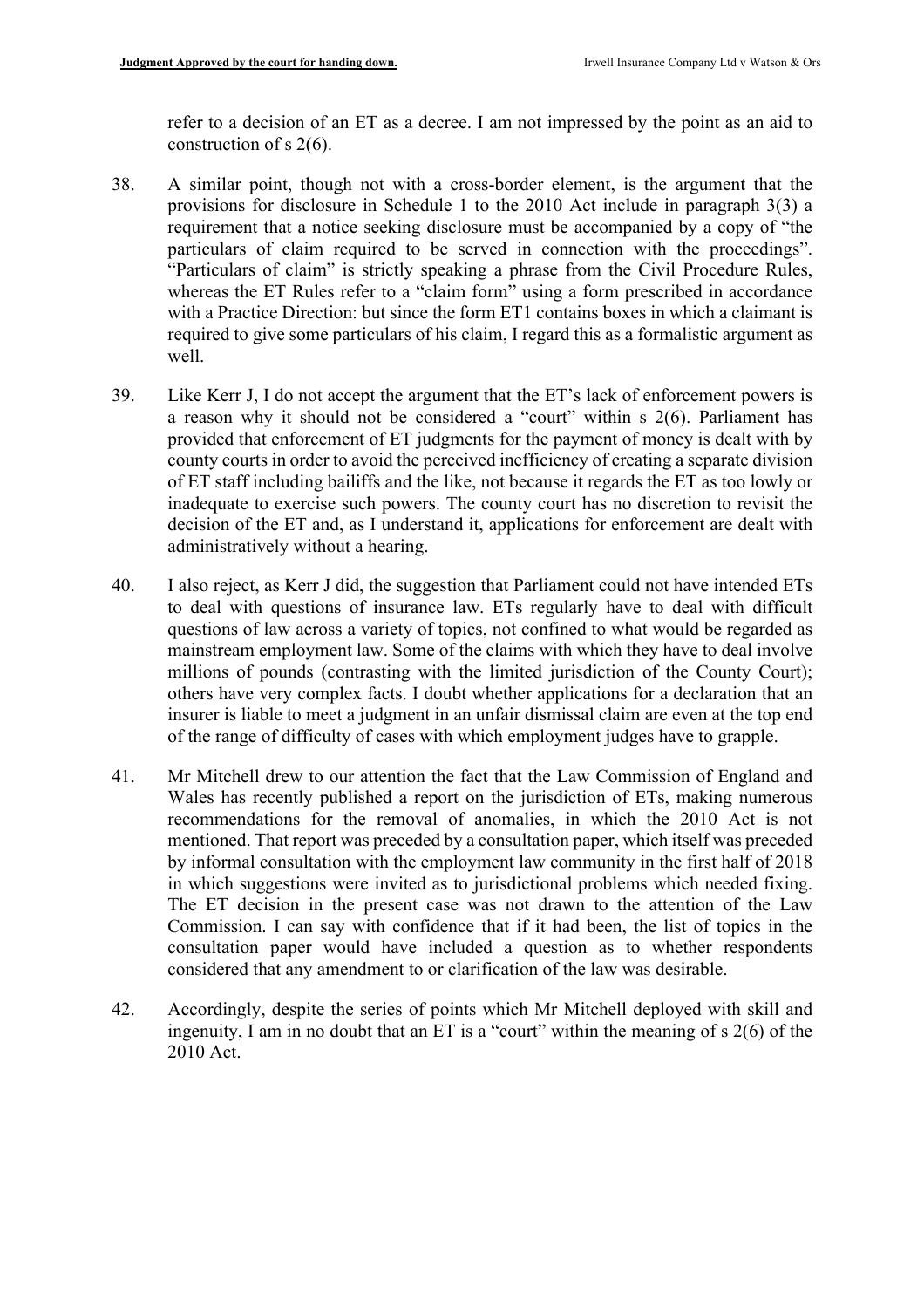…

## *The arbitration issue*

43. The consequence of what I have said so far is that the EAT's order lifting the stay imposed by the ET will stand and the case will proceed in the ET. However, Irwell have reserved the right to invoke the arbitration clause in the contract of insurance. Any application for a further stay of the ET proceedings in favour of arbitration would have to be made under s 9 of the Arbitration Act 1996, which provides:-

> "(1) A party to an arbitration agreement against whom legal proceedings are brought (whether by way of claim or counterclaim) in respect of a matter which under the agreement is to be referred to arbitration may (upon notice to the other parties to the proceedings) apply to the court in which the proceedings have been brought to stay the proceedings so far as they concern that matter.

> (4) On an application under this section the court shall grant a stay unless satisfied that the arbitration agreement is null and void, inoperative, or incapable of being performed."

- 44. Although an application under s 9 has not yet been made, we (like the EAT) have heard full argument on the issue and I consider that we should decide it. It would be unfortunate if determination of the substantive merits of Mr Watson's claims, relating to a dismissal which took place four years ago, were to be delayed by a further jurisdictional dispute.
- 45. As a general rule, when a statutory assignment of rights under an insurance policy takes place pursuant to the 2010 Act, the claimant assignee (the "third party" or "P" in the terminology of the Act) is bound by an arbitration clause in the contract of insurance. For that reason, consistent with the statutory policy that the claimant should be able to bring a single set of proceedings, s 2(7) of the Act enables him to bring a claim in the arbitration against the insurer for a declaration as to the insured's liability to the claimant. Some claims, however, are not capable of being brought in arbitration and, in such cases, the position is different.
- 46. Claims for unfair dismissal and discrimination in the course of employment, where statute provides that the ET has exclusive jurisdiction, are an example. In such cases, to require the claimant to bring his claims for unfair dismissal and discrimination in the arbitration pursuant to s 2(7) would deprive him of access to the ET for the determination of those claims. On the other hand, to allow the insurer to obtain a stay of the claim against it pursuant to s 9 of the Arbitration Act 1996 would defeat the policy of the 2010 Act by requiring the claimant to bring separate proceedings, against the insured in the ET and against the insurer in an arbitration. The solution, giving effect to the policy of the 2010 Act, is that the arbitration clause must yield to the exclusive jurisdiction of the ET over claims for unfair dismissal and discrimination.
- 47. In *Fulham Football Club (1987) Ltd v Sir David Richards* [2012] Ch 333 Patten LJ (with whom Rix and Longmore LJJ agreed, so far as material for present purposes) said at [41]:-